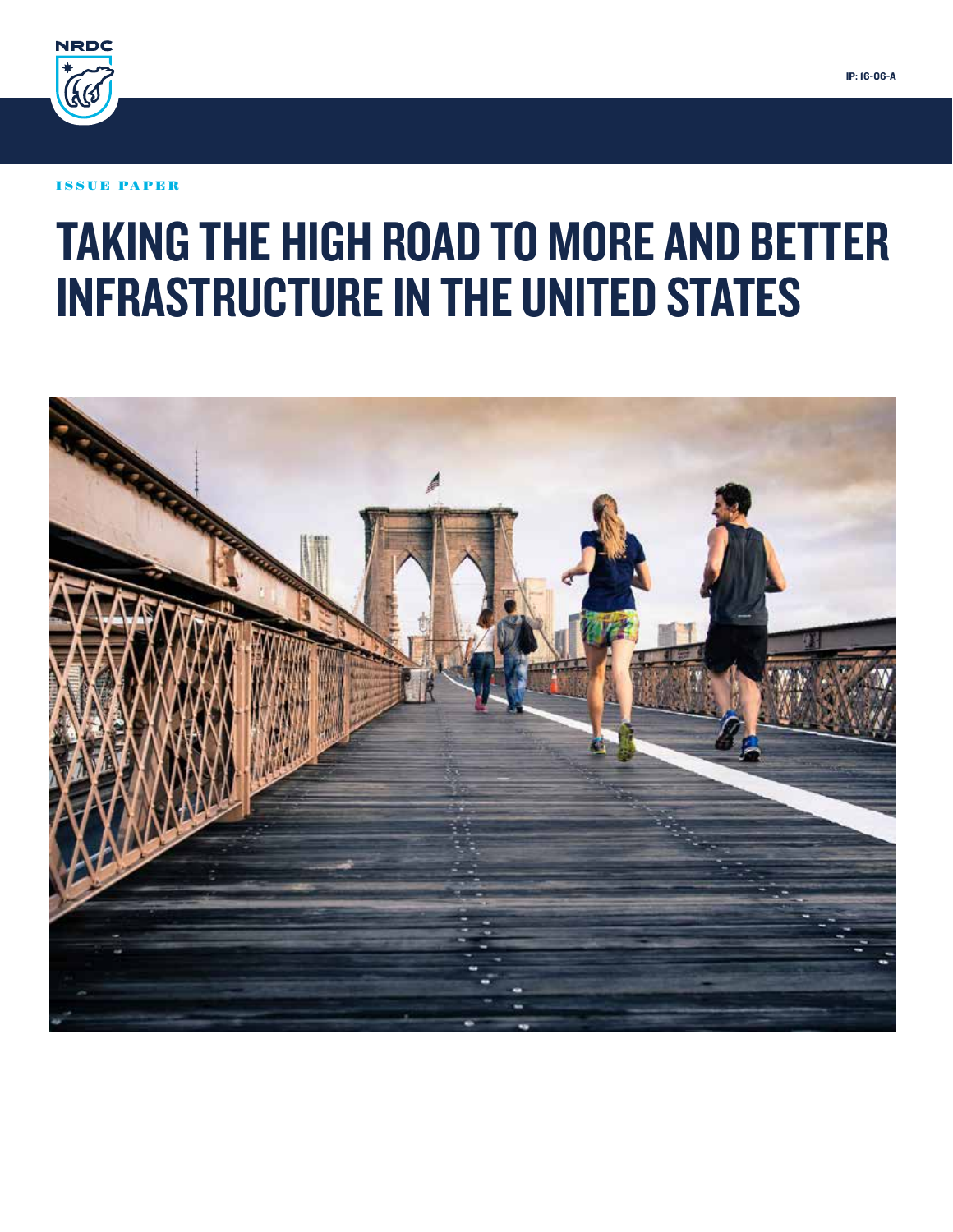#### TABLE OF CONTENTS

AUTHORED BY THE HIGH ROAD PROJECT TEAM: Douglass Sims, NRDC Center for Market Innovation Catherine Cox Blair, NRDC Urban Solutions Sarah Dougherty, NRDC Center for Market Innovation David Wood, Initiative for Responsible Investment, Harvard Kennedy School of Government Mariia Zimmerman, MZ Strategies Dena Belzer, Strategic Economics Michael Matichich, CH2M

PROJECT CONCEPT: Shelley Poticha, Director, NRDC Urban Solutions

Editor: Mary Heglar, NRDC Graphics: suerossi.com

With special thanks to Enterprise Community Partners; Low Income Investment Fund; Jonathan Trutt, West Coast Infrastructure Exchange; Gretchen Hollrah, City of Denver; Ted Bardacke, City of Los Angeles; Adam Ortiz, Montgomery County, Maryland; Clinton Global Initiative; Harriet Tregoning, Department of Housing and Urban Development; Robin Hacke, The Kresge Foundation; and Waide Warner, Davis Polk LLP.

The High Road Infrastructure project is made possible due to the generous support of the Ford Foundation.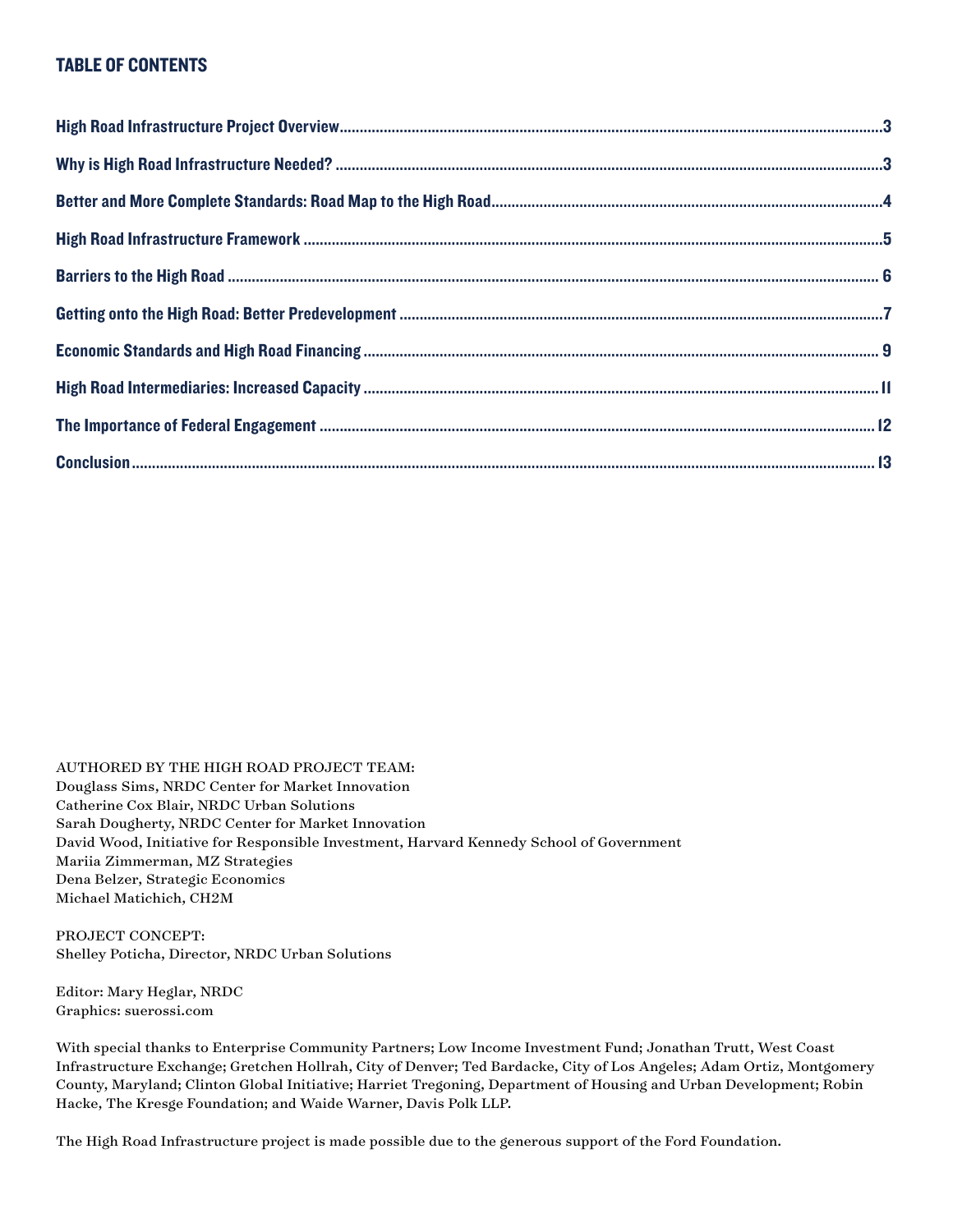#### THE HIGH ROAD INFRASTRUCTURE PROJECT OVERVIEW

Over the past year, NRDC has been commissioned by the Ford Foundation to lead a cross-disciplinary research team to explore the challenges of generating more and better infrastructure investments to build 21st-century communities. Our work included a literature review, interviews with investors and city officials (including a close engagement in the cities of Denver and Los Angeles), and collaboration with national and international stakeholders through the White House's Build America Initiative and the Clinton Global Initiative America Infrastructure Working Group. We believe that the United States can no longer treat infrastructure like an ongoing crisis, but must approach it as an opportunity not to be missed. We have focused on cities because they often play a critical role in projects' design, planning, construction, and financing. Our findings and lessons, however, apply to any level of local government.

This new vision, which we call High Road Infrastructure, preferences projects that perform core infrastructure functions (e.g., generating electricity, minimizing waste, decontaminating stormwater, and providing transportation) while also delivering social and environmental benefits (e.g., jobs, improved mobility, and climate resiliency). A holistic approach—in which infrastructure projects are expected to deliver multiple benefits—is a potential national rallying point and is gaining credence nationwide as jurisdictions confront harsher climate change effects, shifting demographics, and transportation trends, as well as lifestyles built around urban density.<sup>1,2</sup> The High Road approach is unique in that it connects comprehensive standards that define high-performance infrastructure, innovative financing, and refashioned government processes to enhance outcomes.

This is the first in a series of papers examining the concept of High Road Infrastructure. While this paper provides an introduction, following papers will cover the necessary steps for defining and creating High Road projects, the role of intermediaries in building community capacity, how to implement innovative forms of financing and investment, and the federal role in enabling public and private investors and local governments to achieve these goals. The series will demonstrate that the High Road approach more easily and reliably creates consensus among government, citizens, and investors around what infrastructure should be built by ensuring responsiveness to the long- and short-term needs of the communities that it is meant to serve.

#### WHY IS HIGH ROAD INFRASTRUCTURE NEEDED?

The nation's infrastructure is in trouble.

America's cities and towns often await the next major infrastructure failure before beginning important projects. This reactive approach is often more expensive than proactive upgrades. It also potentially threatens health and lives. Even then, projects are selected with little consideration of infrastructure as a foundation for a better future for communities.

Chronic underinvestment in infrastructure is a root cause of human-made disasters like the water crisis in Flint, the dangerous transit breakdowns burdening Washington's Metro system, and collapsing bridges like the one Minneapolis saw in 2007. The [American Society](http://www.infrastructurereportcard.org/a/#p/grade-sheet/gpa)  [of Civil Engineers' most recent report card](http://www.infrastructurereportcard.org/a/#p/grade-sheet/gpa) gives a D+ to the nation's overall infrastructure. The cost of bringing roads, bridges, dams, railways, drinking water, solid waste, and wastewater up to minimum standards by 2020 is estimated at \$3.6 trillion.<sup>3</sup> Yet, according to the nonpartisan Congressional Budget Office, the amount of money available from federal and local sources for transportation and water infrastructure, for example[, is declining,](https://www.cbo.gov/sites/default/files/114th-congress-2015-2016/reports/49910-Infrastructure.pdf) and these bare minimum investments don't include projects that could help stimulate economic development or make communities more resilient to climate change.<sup>4</sup> Furthermore, funds often do not go toward communities with the greatest need or to projects with the greatest public demand, such as [quality](http://www.apta.com/resources/reportsandpublications/Documents/APTA-Survey-Americas-Support-Public-Transportation.pdf)  [public transit,](http://www.apta.com/resources/reportsandpublications/Documents/APTA-Survey-Americas-Support-Public-Transportation.pdf) which is key to equitable access to mobility, affordable housing, and quality of life.5

In short, much of the United States' infrastructure is antiquated, based on design principles that reflect an era with fewer people and cars and scarce data and technology, and before devastating environmental repercussions such as carbon pollution were understood. Some have compared the scope of necessary upgrades to the [building of the](http://www.wired.com/2015/01/time-fix-americas-infrastructure-heres-start/)  [Interstate Highway System](http://www.wired.com/2015/01/time-fix-americas-infrastructure-heres-start/) in the mid-1950s. Yet, while high-functioning infrastructure is fundamental to America's ongoing growth, competitiveness, health, and resilience, the recognition that our cobbled-together systems are breaking down is not catalyzing the necessary action in the public or the private sectors quickly or broadly enough.

States, cities, and communities nationwide need new ways to improve and build overdue infrastructure projects, but they are hampered by budgetary and political constraints. Internal governing and funding structures are burdened by a lack of information and by agencies that work in silos despite interrelated objectives.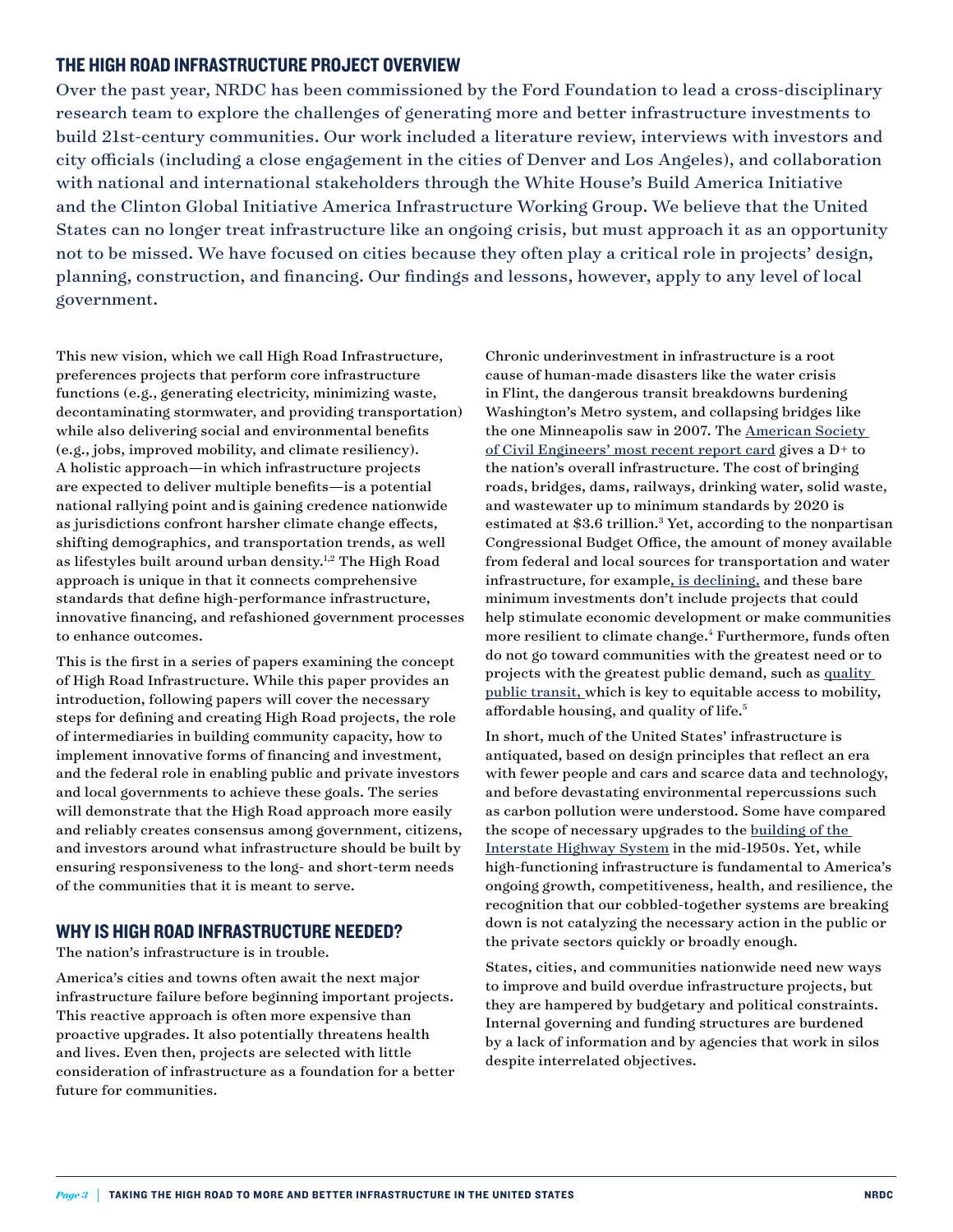New financial vehicles such as green bonds and publicprivate partnerships are being developed to tackle these challenges. At the same time, institutional investors (e.g., pension funds, sovereign wealth funds, insurance companies, endowments) increasingly seek infrastructure projects that fit their long-term risk-return profile while meeting the economic, environmental, and social challenges of the future.<sup>6</sup> This desire for new approaches goes beyond our fixation on infrastructure "patches" and antiquated solutions.7 We need to take the High Road.

#### BETTER AND MORE COMPLETE STANDARDS: ROAD MAP TO THE HIGH ROAD

Basic infrastructure standards require that projects be built on time and within budget, and that the minimum legal and technical performance benchmarks be upheld during operation and maintenance. But too often, these conventional standards fail to account for all the economic, environmental, and social costs and opportunities. Even when infrastructure investments are promoted as providing social benefits, the delivery of these benefits is rarely measured.

Traditionally, developers think of their bottom line in one dimension: economic. However, to move infrastructure onto the High Road, the bottom line must expand to include four dimensions: economic, environmental, climate change resilience, and social. High Road projects must be transparently measured against specific, realistic, and enforceable standards that adequately address all four dimensions while ensuring that High Road elements are core and not superfluous features quickly jettisoned to reduce costs or increase near-term profits. High Road standards, implemented properly at the project level, can transform stakeholders' expectations and demands.

#### ENVIRONMENTAL STANDARDS

Environmental standards measuring infrastructure's impact on land, water, air, biodiversity, and climate have transformed energy infrastructure, providing a road map for implementing standards in other kinds of infrastructure development. Since the 1970s, for example, power plants have had to comply with laws such as the federal Clean Air [Act](https://www.epa.gov/laws-regulations/summary-clean-air-act) to lower emissions of air pollutants. Until 2014, carbon dioxide wasn't classified as a pollutant under the Act, but well prior to this, as the effects of carbon pollution became evident, states began to adopt voluntary or mandatory standards to incorporate low- or zero-carbon power plants. These "renewable portfolio standards" required increased energy production from renewable resources like wind and solar. Since 2000, about [60 percent](https://emp.lbl.gov/sites/all/files/2015%2520National%2520RPS%2520Summit%2520Barbose.pdf) of deployed renewable energy has been due to the renewable portfolio standards, sending a clear signal to investors about available opportunities.8 According to Bloomberg New Energy Finance, total annual domestic clean energy investment rose from about \$10.3 billion in 2004 to \$51.8 billion in 2014.9

Indeed, the rise of renewable energy has underscored the effectiveness of looking beyond immediate costs to account for long-term consequences and benefits. Also, when the health costs of fossil fuel air pollution are tallied, renewable generation becomes even more competitive. And as more clean energy becomes available, its costs decrease, creating a virtuous cycle.<sup>10</sup>

All in all, as evidenced by the success of renewable portfolio standards, clear standards, coupled with targeted incentives, can drive the demand for better infrastructure. While not every renewable energy project meets all High Road criteria, overall, renewable energy generates multiple benefits. A 2016 report by the National Renewable Energy Laboratory (NREL) revealed that renewable portfolio standards have created stable jobs, reduced electricity and natural gas prices, saved water, and prevented illness and  $death.<sup>11</sup>$ 

Going beyond energy infrastructure, independent entities like the Climate Bonds Initiative are convening groups of experts to develop a series of environmental standards for buildings, transportation, land use, waste, and water projects.12 Transparency efforts like the Sustainability Accounting Standards Board<sup>13</sup> integrate environmental standards into the conventional evaluation framework. Many of these standards home in on the key environmental impacts of each type of infrastructure, including location, efficiency, pollution, and waste management. The standards are designed to serve as a bridge between cities that want best-in-class environmental infrastructure assets and investors who want projects with high environmental and economic performance.

#### RESILIENCE STANDARDS

Powerful storms like Hurricanes Andrew, Katrina, and Sandy have unmasked the vulnerability of our power, water, transportation, and communications networks as well as our buildings and coastal protections. As a result, "climate resilience" has emerged as a pressing High Road standard. Climate resilience standards pertain to infrastructure's ability to withstand and recover from chronic stresses, including overuse, and acute shocks such as extreme weather events.<sup>14</sup> As with renewable energy, climate resilience investments often require higher up-front costs but enhance safety, security, and productivity.

Innovative partnerships across the philanthropic, public, and private sectors are developing and applying resilience standards. In early 2016, the U.S. Department of Housing and Urban Development (HUD) awarded \$1 billion to 13 states and communities for infrastructure and housing projects under the National Disaster Resilience Competition. The winners received technical assistance for developing climate resilience proposals from the Rockefeller Foundation.15 The insurance industry is leading other efforts to quantify the savings from reduced insurance claims that would come from early resilience investments.16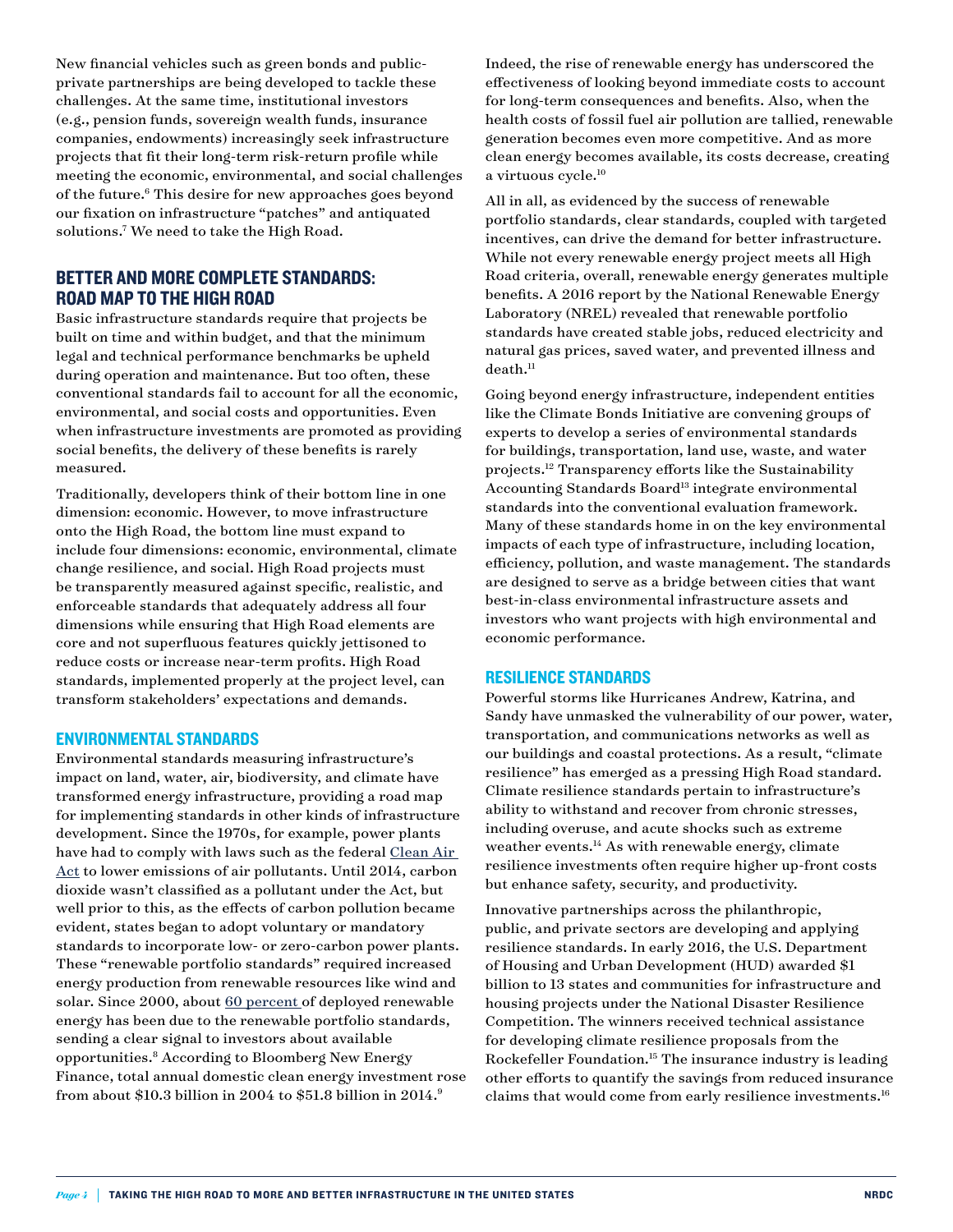## HIGH ROAD INFRASTRUCTURE FRAMEWORK

When it comes to infrastructure, the status quo is limiting our potential. By taking the High Road approach, we build a foundation for a better future for communities. Here's how the High Road can lead to different and better outcomes.

| <b>INFRASTRUCTURE NEED</b>                                                           | <b>High Road Standards</b>                                                                                                                                                                        | <b>High Road Finance</b>                                                                                                     |                                                                                                                                          |  |  |  |  |  |  |
|--------------------------------------------------------------------------------------|---------------------------------------------------------------------------------------------------------------------------------------------------------------------------------------------------|------------------------------------------------------------------------------------------------------------------------------|------------------------------------------------------------------------------------------------------------------------------------------|--|--|--|--|--|--|
| <b>ENERGY</b>                                                                        |                                                                                                                                                                                                   |                                                                                                                              |                                                                                                                                          |  |  |  |  |  |  |
| <b>Problem:</b> Growing demand & severe storms                                       | <b>Environment: Reduction of carbon and other</b><br>pollutants, decrease in water use, shrinking of<br>landscape impacts                                                                         |                                                                                                                              | Solution: Distrubuted solar and energy efficiency                                                                                        |  |  |  |  |  |  |
|                                                                                      | <b>Resilience:</b> Creation of hardened and<br>distributed assets that can survive acute or<br>chronic stresses                                                                                   | Factor in savings from<br>locational efficiency, reduction<br>of peak energy demand and                                      |                                                                                                                                          |  |  |  |  |  |  |
|                                                                                      | Social and Economic: Lower energy bills,<br>investments that support small businesses,<br>homeowners, renters and critical facilities like<br>municipalities, universities, schools and hospitals | avoided fossil fuel costs                                                                                                    | <b>Additional benefits:</b> Jobs, increased property values,                                                                             |  |  |  |  |  |  |
| <b>Status quo: Centralized power plants</b>                                          |                                                                                                                                                                                                   |                                                                                                                              | reduced health impacts and costs                                                                                                         |  |  |  |  |  |  |
| <b>WATER</b>                                                                         |                                                                                                                                                                                                   |                                                                                                                              |                                                                                                                                          |  |  |  |  |  |  |
| <b>Problem:</b> Stormwater runoff pollution                                          | <b>Environment: Reduction of discharges of runoff</b><br>and sewage into waterways                                                                                                                | <b>Bundle small projects for</b><br>economies of scale for                                                                   | <b>Solution:</b> Green infrastructure component                                                                                          |  |  |  |  |  |  |
|                                                                                      | <b>Resilience:</b> Greater capacity to reduce flooding<br>and store water in case of drought with green<br>and gray solution                                                                      | institutional investors.<br>stormwater credit trading<br>schemes and tax rebates to<br>spur green infrastructure on          | (ANTHENOID<br><b>Additional benefits: Increased recreational activities,</b><br>habitat restoration, increased rents and property values |  |  |  |  |  |  |
| J.<br><b>Status quo: Pipes only</b>                                                  | Social and Economic: More green space, fewer<br>heat islands, quality jobs, prioritized siting in<br>low and moderate income communities                                                          | private parcels, community<br>development tax credits<br>to reach disadvantaged<br>communities                               |                                                                                                                                          |  |  |  |  |  |  |
| <b>TRANSPORT</b>                                                                     |                                                                                                                                                                                                   |                                                                                                                              |                                                                                                                                          |  |  |  |  |  |  |
| <b>Problem:</b> Urban congestion                                                     | <b>Environment: Reduction of carbon and other</b><br>pollutants, increase in urban density through<br>transit-oriented development                                                                |                                                                                                                              | Solution: Light rail, bike share and bike path<br>ance any ance a                                                                        |  |  |  |  |  |  |
|                                                                                      | Resilience: Storm-hardened design; increased<br>transport options                                                                                                                                 | With fee revenue and well<br>established environmental and<br>economic benefits, low-carbon<br>transport is a good candidate |                                                                                                                                          |  |  |  |  |  |  |
|                                                                                      | <b>Social and Economic: Lower transportation</b><br>costs, decreased car use, promotion of<br>exercise, creation of quality jobs through                                                          | for either a green bond or a<br>public-private partnership                                                                   | <b>Additional benefits: Improved health, increased access</b>                                                                            |  |  |  |  |  |  |
| <b>Status quo: More highways</b>                                                     | project labor agreements                                                                                                                                                                          |                                                                                                                              | to jobs and amenities, economic development                                                                                              |  |  |  |  |  |  |
| <b>WASTE</b>                                                                         |                                                                                                                                                                                                   |                                                                                                                              |                                                                                                                                          |  |  |  |  |  |  |
| <b>Problem:</b> Methane emissions from landfill<br><b>Status quo: More landfills</b> | <b>Environment: Reduction in methane emissions</b>                                                                                                                                                |                                                                                                                              | <b>Solution: Diversion and re-use</b>                                                                                                    |  |  |  |  |  |  |
|                                                                                      | and water pollution                                                                                                                                                                               | I) Restaurants get tax credit<br>for donating food                                                                           | SSS.<br>I) Food access services                                                                                                          |  |  |  |  |  |  |
|                                                                                      | <b>Resilience:</b> Use of reclaimed land for green<br>space, stormwater capture and renewable<br>energy                                                                                           | 2) Organic collection fee pays<br>for aggregation                                                                            | 2) Compost                                                                                                                               |  |  |  |  |  |  |
|                                                                                      | <b>Social and Economic: Reduction in food waste</b><br>reduces household and business costs                                                                                                       | 3) Remaining organic matter<br>waste used for compost<br>or energy                                                           | 3) Biogas feedstock<br><b>Additional benefits: Improved nutrition, less hunger,</b><br>engaged community, new businesses supported       |  |  |  |  |  |  |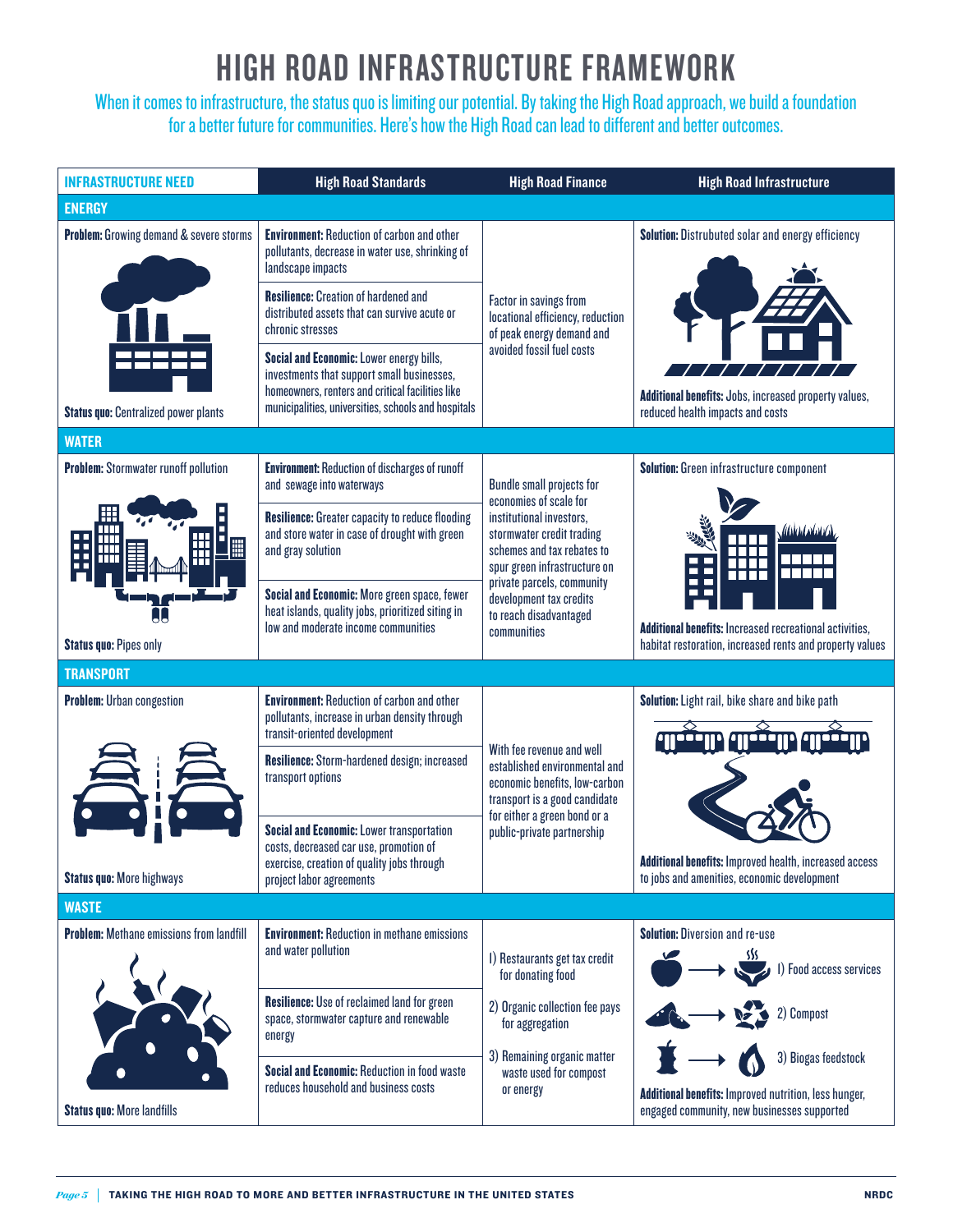In another promising development, New Jersey has established and capitalized the Energy Resilience Bank, which finances infrastructure that meets climate change resilience standards designed to avoid or mitigate some of the worst effects of extreme weather events.<sup>17</sup>

#### SOCIAL AND ECONOMIC STANDARDS (EMPLOYMENT)

Infrastructure projects are often cited as job creators, but such jobs should be subject to High Road criteria.<sup>18</sup> For example, they should ensure that job creation gains target populations and communities with under-employment. They should also provide a living wage or better, health insurance, sick leave, family leave, and skill-building and advancement opportunities.19 Employers should also consider diversity when making hiring decisions. The issue of employment standards is particularly acute for infrastructure delivered via public-private partnerships (P3), in which a governmental agency hires a private company to manage infrastructure, and that company is then responsible for hiring and managing workers. P3s have been criticized for circumventing stricter public-sector laws and regulations.20 Current applications of project labor agreements (PLAs) and community work agreements (CWAs) ensure that projects create quality jobs, avoid reliance on reduced labor costs to boost investor returns, and engender a diverse workforce with expanded training and pathways for worker advancement.<sup>21</sup> Supply chains for infrastructure development can adopt policies for diverse workforces and support businesses owned by women and people of color.

Infrastructure investments play a vital role in laying the groundwork for economic activity and social interaction. They are therefore fundamental to creating a more equitable society. High Road Infrastructure can follow the path laid by community investing, in which community development banks, credit unions, microfinance institutions, and others make direct investments in businesses, nonprofit groups, and affordable housing in disadvantaged communities.<sup>22</sup> Infrastructure investments can target economic development in low- to moderate-income areas. They can link those communities to economic opportunities via investments in transit, internet access, and so on. The impact of infrastructure investments on health and wellbeing, especially in marginalized communities, also helps mark the High Road.

#### SOCIAL STANDARDS (GOVERNANCE AND STAKEHOLDER ENGAGEMENT)

 According to the Institute on Governance, "Governance determines who has power, who makes decisions, how other players make their voice[s] heard and how account is rendered."23 Governance ensures that infrastructure projects contribute to broadly shared community goals and deliver on their public purpose—all while remaining under public oversight and control. Governance standards ensure accountability and transparency as projects comply with environmental, climate change resilience, economic,

and social standards. This includes ensuring a voice for the community.

Global Infrastructure Basel developed a comprehensive sustainable infrastructure standard drawing on a range of indicators of sound governance management that apply in the United States and internationally, including:<sup>24</sup>

- Management and oversight: sound organizational structure design, efficient decision making, a focus on results, comprehensive risk management, and financial sustainability.
- Sustainability and resilience management: an environmental and social management system, a lifecycle approach to financing, climate resilience planning, innovative approaches, and attention to the community's preexisting grievances.
- <sup>n</sup> Stakeholder engagement: identification of stakeholders and solicitation of input prior to planning, fair and nondiscriminatory participation opportunities, regular communication of relevant information in clearly understandable formats, efficient public grievance redress mechanisms, and establishment of broad political buy-in.
- Anticorruption and transparency: ensuring the integrity of the tender process and disclosure of all political contributions and potential conflicts.

In sum, High Road standards reinforce how infrastructure investments—from community-scale and geographically targeted initiatives to large, regionally transformative projects—can help create outsize, long-term economic, environmental, and social benefits. Standards help hold stakeholders together, create accountability for outcomes, and ensure that benefits are shared and that projects are green and resilient. The right set of standards identifies where to concentrate time, resources, and attention.

#### BARRIERS TO THE HIGH ROAD

Interviews with various stakeholders identified the following barriers to taking the high road, most of which can be mitigated by the commitments and solutions discussed in this paper.

#### 1. Cities have little experience using standards to implement infrastructure that reflects community values while achieving multiple positive outcomes.

Many cities do not know how to systematically translate their sustainability plans into actionable policies and standards. These plans are too often at odds with established ways of doing things , which favor minimizing up-front costs and accelerating project delivery based on fiscal responsibility. This may unintentionally increase longterm costs and work against community values. Current infrastructure approaches also have a narrow view of project impacts, which discourages incorporating multiple benefits into project design and undervalues long-term risks and opportunities.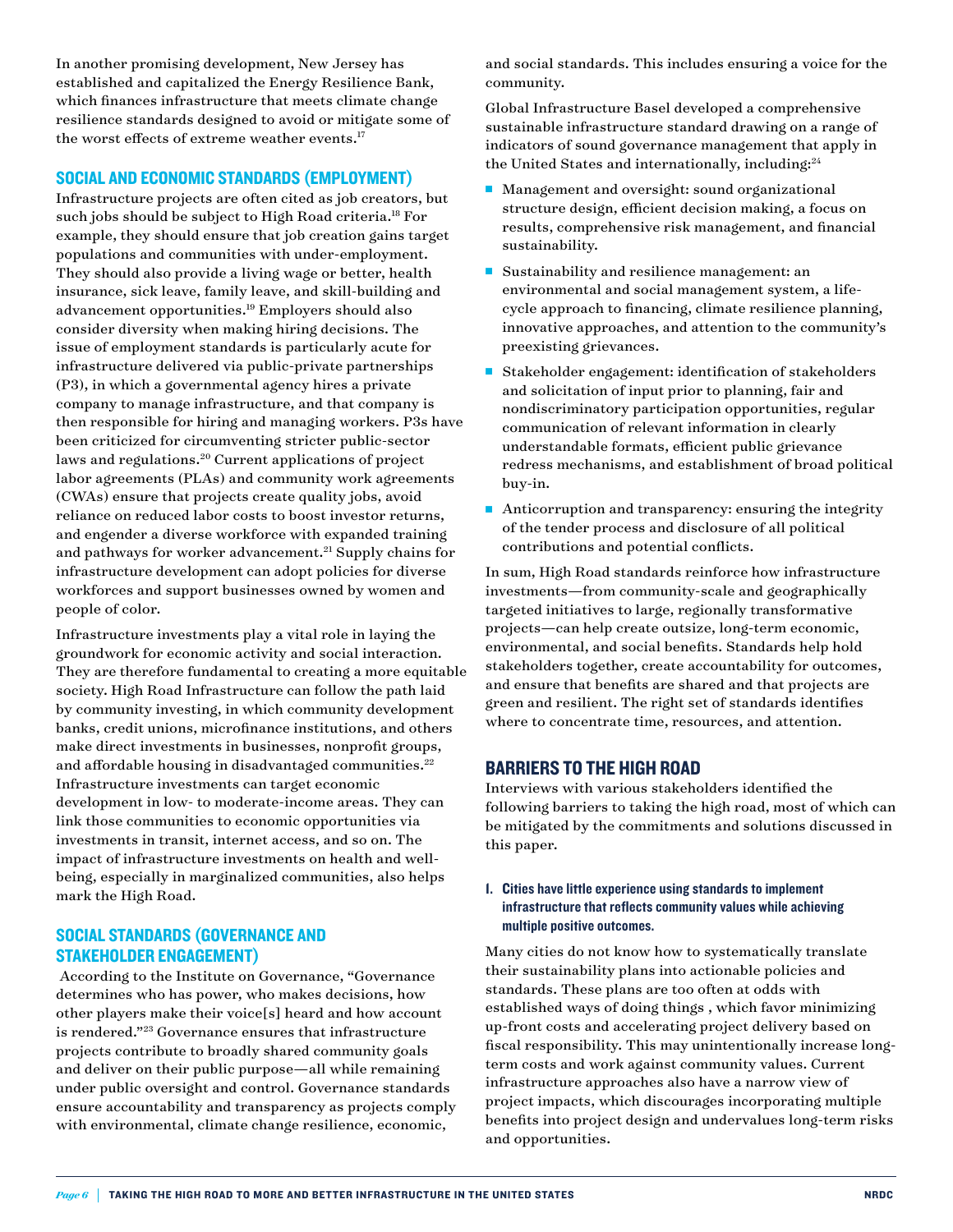#### 2. Cities lack a clear, reliable process for creating High Road Infrastructure.

The predevelopment process, during which infrastructure is conceived and defined, faces many challenges. These include the lack of mechanisms to break down silos in city departments and partner agencies, like utilities. The High Road is also blocked by a lack of models for evaluating life-cycle costs, avoided costs, indirect monetary returns, and nonmonetary benefits. The process too often lacks meaningful engagement with and accountability to communities as well as procurement procedures to deliver innovative and integrated outcomes. These challenges are due not only to scarce funding for predevelopment activities, but also to a lack of understanding of High Road standards and how to use an iterative process to combine funding sources, financing mechanisms, and procurement strategies that embed such standards.

#### 3. Cities lack crucial technical support to implement the High Road predevelopment process.

To design and implement High Road infrastructure, cities need to deepen their technical expertise on how to best approach each step in the predevelopment process (discussed in the next section). Cities need either to expand internal capacity to address the elements of more robust High Road project development or to secure assistance from a neutral, trusted entity that shares the commitment to High Road values and understands how to address technology options, governance agreements, procurement structures, funding options, and financing opportunities.

#### 4. Cities have difficulty interacting with traditional and nontraditional investors to develop High Road financing structures.

High Road projects will require innovative approaches to financing and investment, including incorporating new technologies and focusing on social outcomes that benefit communities with the greatest need. Integrating funding streams to infuse complex projects with multiple social and environmental goals will call for new investment strategies and investment products with variable return and fee structures, extended time horizons, and so on. These new approaches must be built into transaction structures that can be readily understood by investors, including pension funds, municipal bond investors, impact investors, and mission-driven community development finance institutions. Replicable transaction structures and data collection on transaction performance will greatly increase investment in High Road Infrastructure beyond the typical pilot that requires special circumstances or one-time revenue sources.

#### 5. Federal policy guidance, standards, and technical assistance are not aligned to drive adoption of High Road standards and predevelopment processes.

The federal government is not the primary source of infrastructure funding in most cities. It is, however, an important partner, especially for large-scale transportation, water, energy, housing, and community investments. Too often, federal funding criteria are at odds with a city's desire to blend funds or pursue innovative, High Road projects. More work is needed to pursue waivers, streamline provisions, and show communities how to secure funding and predevelopment support from existing programs. Current efforts to create performance measures and standards should focus on promoting High Road projects.

*The overlapping and mutually reinforcing solutions to the aforementioned barriers include (1) working with cities on how to apply High Road standards for the full project life cycle; (2) breaking down public-sector silos and expanding public-sector capacity through new intermediaries; (3) matching High Road projects with innovative funders and financiers; and (4) "hard coding" community benefits into the DNA of infrastructure projects through robust forms of accountability, transparency, and governance during predevelopment.*

*While it would often require a change in culture, we believe that many cities could put in place the solutions we set out in this paper that apply to them fairly quickly, which could result in early wins in implementing High Road projects.*

#### GETTING ONTO THE HIGH ROAD: BETTER PREDEVELOPMENT

Design, construction, and financing are the outcomes of an infrastructure predevelopment process. If that process is flawed or deficient, the infrastructure will likely be similarly flawed. Figure 1 sets out a 10-step predevelopment process (within the larger 14-step project implementation cycle) designed to achieve High Road outcomes. If successful, the predevelopment process will lead to project development (steps 11 and 12 in Figure 1) and verified High Road outcomes during the operating phases (steps 13 and 14 in Figure 1). Below is a description of the process, followed by a simplified, hypothetical example to illustrate the main aspects. The full 10-step process will be examined in detail in the next paper in this series, together with real world examples.

#### ESTABLISH A COMMUNITY FRAMEWORK FOR HIGH ROAD INFRASTRUCTURE (STEP 1)

This initial step is necessary to ensure that cities direct resources to projects that reflect the overall community vision and incorporate explicit High Road objectives. This step must be taken by the decision-making authority of the project sponsor, such as a mayor's office, state environmental agency, etc. The framework should be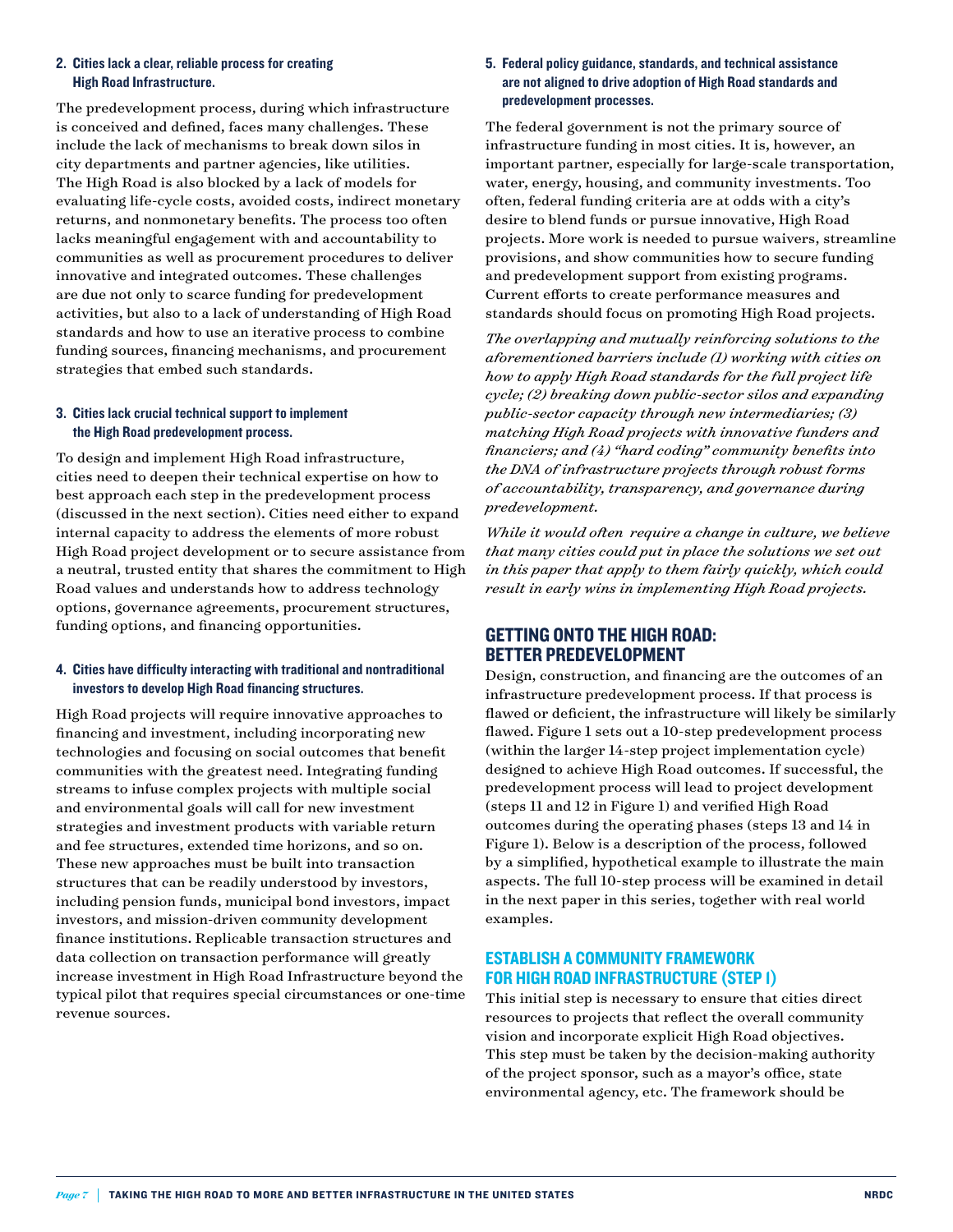### FIGURE 1: HIGH ROAD IMPLEMENTATION PROCESS

| <b>PRE-DEVELOPMENT</b>                                                                                                                                              | <b>HR STANDARDS</b><br><b>ARE APPLIED TO</b> |                | Establish community framework for High Road infrastructure                                 |                                                                    |  |  |
|---------------------------------------------------------------------------------------------------------------------------------------------------------------------|----------------------------------------------|----------------|--------------------------------------------------------------------------------------------|--------------------------------------------------------------------|--|--|
| <b>PHASE</b>                                                                                                                                                        | <b>IDENTIFY AND</b>                          | $\mathbf{2}$   | Identify High Road project pipeline                                                        | ON GOING:<br><b>Community</b>                                      |  |  |
| <b>PRIORITIZE PROJECTS</b><br>Results in a different set<br>of projects being                                                                                       |                                              | 3 <sup>2</sup> | Identify and screen applicable funding sources                                             | <b>Engagement</b>                                                  |  |  |
| considered for funding<br>4 <sup>1</sup><br>than is typical from<br>$\checkmark$                                                                                    |                                              |                | Identify and screen relevant finance and delivery strategies                               |                                                                    |  |  |
| traditional process<br>5 <sup>1</sup>                                                                                                                               |                                              |                | Identify and screen procurement mechanisms                                                 |                                                                    |  |  |
|                                                                                                                                                                     |                                              | 6              | Identify specific target investors                                                         | ON GOING:<br><b>Project enabling</b>                               |  |  |
|                                                                                                                                                                     |                                              | 7 <sup>1</sup> | Identify project bundling needs and opportunities                                          | activities, including<br>siting studies,                           |  |  |
| DEPENDING ON RESULTS, SOME<br>8 <sup>1</sup><br><b>STEPS MAY BE REPEATED</b><br>Requires strong process and<br>$9^{\circ}$<br>familiarity with both traditional and |                                              |                | Conduct technical studies to confirm viability of selected path                            | environmental<br>reviews, permitting,<br>stakeholder<br>engagement |  |  |
|                                                                                                                                                                     |                                              |                | Finalize sponsor/investor plans & arrangements                                             |                                                                    |  |  |
|                                                                                                                                                                     | new models for funding/financing             | 10             | Close the deal & develop implementation plan                                               |                                                                    |  |  |
| <b>DEVELOPMENT</b>                                                                                                                                                  |                                              | 11             | <b>Start of Project Delivery</b>                                                           |                                                                    |  |  |
| <b>PHASE</b>                                                                                                                                                        |                                              | $ 2\rangle$    | Provide due diligence support to sponsor and/or financier                                  |                                                                    |  |  |
| <b>OPERATING</b>                                                                                                                                                    | <b>HR BENEFITS</b><br><b>ARE DELIVERED</b>   | $ 3\rangle$    | Provide O&M support during operating phase<br>or HR reporting for financiers               |                                                                    |  |  |
| <b>PHASE</b>                                                                                                                                                        | <b>AND MEASURED</b>                          | $ 4\rangle$    | Assure that cost-effective long term financing<br>and O&M is provided by qualified parties |                                                                    |  |  |

established in an accessible document that explains how High Road objectives will be measured for specific projects and clearly delineates how the city's capital improvement plan will prioritize High Road projects. From the outset, the city should define High Road standards as specifically as possible (e.g., quality and quantity of jobs created, use of local contractors, reduced vehicle miles) to create benchmarks and guidance.

*Example: The mayor of Metropolis is elected on a platform of sustainability and establishes a vision and framework called Sustainable Metropolis 2020. The new director of infrastructure implementation develops a cost-effective plan that requires integrated, long-term High Road planning and reporting across city agencies. The Metropolis City Council adopts the plan, including requirements to consider life-cycle costs in project evaluation; thresholds for climate resilience, job quality, and pollution reduction; and community participation protocols.*

#### IDENTIFY THE HIGH ROAD PROJECT PIPELINE (STEP 2)

Because no single entity is likely to deliver all outcomes, bear all costs, or reap all benefits, High Road projects require partnerships between public entities that typically work independently. As a first step, the project partners must come together to agree on the expectations of a High Road outcome and establish each partner's role from

inception to completion. The city must identify its lead sponsor and the projects that provide significant High Road opportunities, embedding High Road standards into the capital program development and prioritization process.

*Example: Metropolis Electric identifies a need to meet increasing demand for electricity in a certain area, due to its growing population. Under Metropolis's sustainability policy, Metropolis Electric is required to consider energy efficiency first, and all new generation must have a low carbon output. Metropolis Electric coordinates with the director of infrastructure implementation, who arranges a consultation with Metropolis Wastewater, which has a nearby wastewater treatment facility that could be retrofit to produce clean, low-cost energy. The director of infrastructure implementation also arranges a consultation between Metropolis Electric and local housing advocates to determine whether cost-effective investments in solar and energy efficiency in low-income housing could lower electricity demand while creating local jobs. Metropolis Electric, Metropolis Wastewater, and local developer Metropolis Community Housing Partners sign a memorandum of understanding with the City of Metropolis, in which the project is defined as an upgrade of an existing facility at the wastewater treatment plant. At the same time, the investments in solar and energy-efficiency retrofits reduce demand, as well as costs, while improving the quality of life of for residents in low- and moderate-income housing.*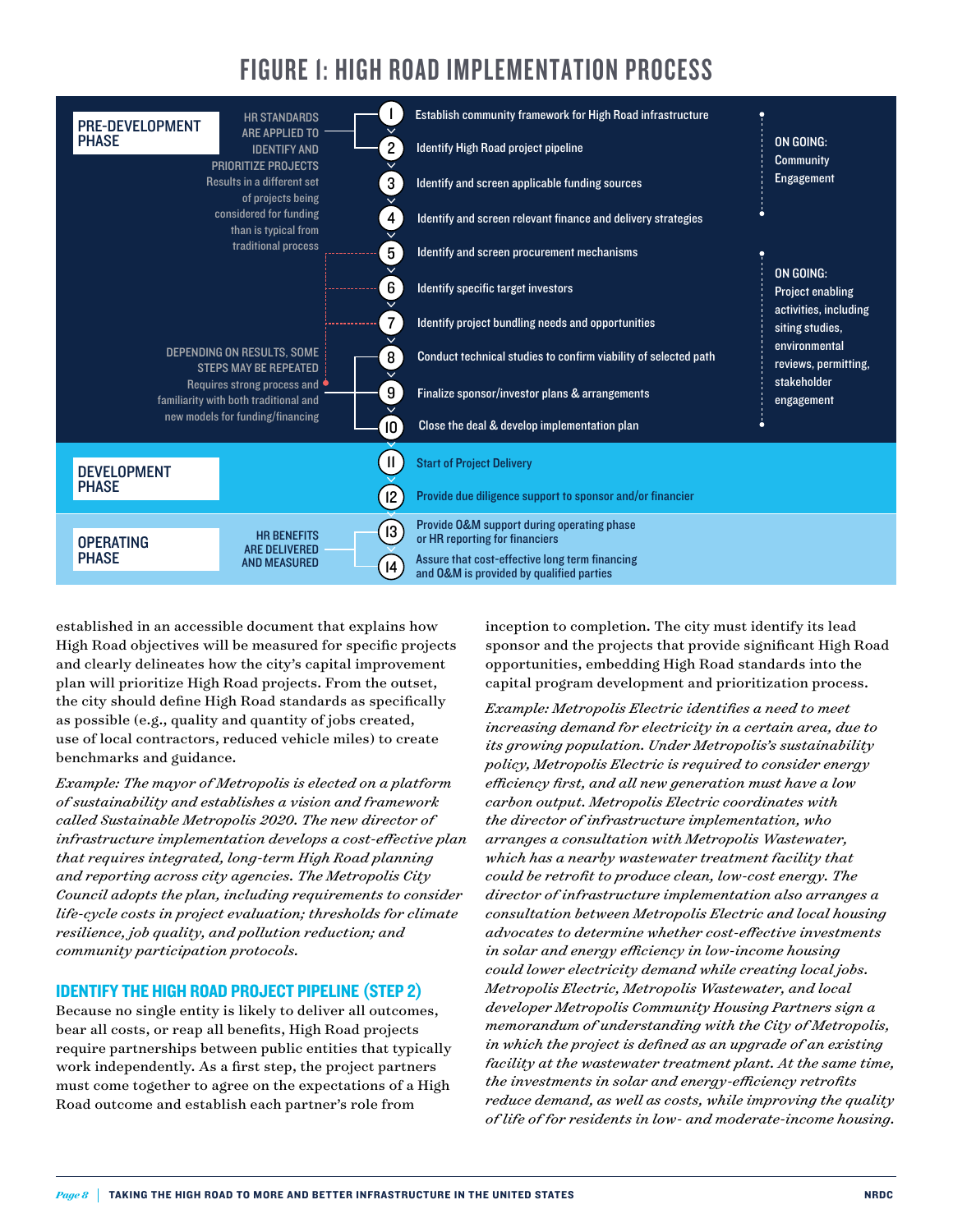#### IDENTIFY AND DEPLOY FUNDING, FINANCING, AND PROCUREMENT STRATEGIES(STEPS 3-10)

There are many ways to fund and finance capital projects that serve important community functions, like water, waste management, transportation, energy, and public facility projects. Cities can use traditional sources, such as municipal bonds or revenues from property taxes or user fee programs. However, the options for funding and financing infrastructure are expanding.

Environmentally efficient projects can tap the green bond market, and emerging public-private partnerships can provide additional flexibility in terms of risk-sharing, financing, and technical expertise (discussed below).25,26,27 Cities also have new flexibility to combine funding sources that have not previously been used together.<sup>28</sup> Cities need to develop and engage new types of service providers to help navigate and evaluate High Road opportunities, separating tangible opportunities from unrealistic proposals. New forms of public or nonprofit intermediaries that have no financial stake can advise cities, boosting capacity to drive and manage an unfamiliar process.

Once funding strategies are identified, a city must decide how to procure the infrastructure before targeting specific investors and service providers. The city may ask for proposals from the private sector or issue a request for qualifications with broadly defined technologies and approaches, allowing responding teams to define the project or program. At this stage, smaller projects like distributed stormwater management and solar energy may be folded into a single project to generate economies of scale. Amenities that do not generate revenue, such as parks, may be combined with revenue-generating projects to accelerate the delivery of community benefits.

*Example: Metropolis Electric and Metropolis Water determine that the biogas facility would be best built and managed by an expert third party and that the facility's revenue will attract private investors. A request for proposals is issued to private-sector entities to design, build, own, and operate the assets. At the same time, Metropolis Electric works with a local community development financial institution (CDFI) to create solar and retrofit financing programs for low- and moderate-income residents. Metropolis Electric and the CDFI issue a request for proposals to implement the retrofits, with an emphasis on demonstrated ability to train the local workforce and create jobs.*

#### ECONOMIC STANDARDS AND HIGH ROAD FINANCING

Cities are reaching out to private investors in an effort to expand their resources. Without High Road standards, however, the additional investment may yield the same results, or investors who care about High Road outcomes may decline to participate. Fortunately, a wide range of public, private, and philanthropic stakeholders see infrastructure investment with robust social value as an increasingly important goal, as evidenced by the following:

- $\blacksquare$  Large institutional investors—such as pension funds California State Teacher Retirement System and APG Asset Management in the Netherlands—have announced new infrastructure initiatives that align their economic objectives with their environmental, social, and governance (ESG) commitments.29
- The U.S. Department of Labor's recently revised guidance for pension funds clarified that targeting environmental and social benefits in investor decision making is allowed. In doing so, it reinforced ESG analysis as an important tool for long-term investors.30
- $\blacksquare$  Impact investors are exploring ways to channel their capital toward measurable public benefit.<sup>31</sup>
- $\blacksquare$  Infrastructure sponsors are structuring deals to emphasize social value. For instance, cities are increasingly issuing green bonds (which require environmental consideration) and exploring environmentally and socially beneficial infrastructure projects.32
- Innovative technology companies are generating new infrastructure evaluation tools to assess triple-bottomline (economic, environmental, and social) returns.<sup>33</sup>

*The High Road approach to financing does not favor one type of financing over any other as long as the High Road process and standards are applied. The financing opportunities for High Road Infrastructure come from both infusing High Road standards into the traditional financing markets and carefully designing innovative public-private partnerships so that projects maintain their public purpose.* 

#### GREEN BONDS

The U.S. municipal bond market has funded large-scale, long-term, capital-intensive projects since the early 1900s. Bond investors today hold \$3.7 trillion of U.S. municipal debt. Until recently, however, the municipal bond market did not incorporate environmental or social standards. That is changing with green bonds. $34$ 

Green bonds segregate proceeds for environmentally beneficial purposes. Investors receive reports detailing how the proceeds are ultimately used and, ideally, the measured environmental benefits (e.g., metric tons of greenhouse gas emissions avoided by renewable energy power plants, or reduction of vehicle miles traveled from mass transit projects).

The green bond market has grown rapidly, building strong and consistent demand. According to the Climate Bonds Initiative and Bloomberg New Energy Finance, after a single, \$100 million issuance in 2013, \$2.5 billion in green bonds was issued nationally in 2014 and \$3.8 billion in 2015.<sup>35</sup> The market can potentially help U.S. cities connect new investors and competitively priced capital to low-carbon and climate-resilient infrastructure investments. Notable issuances include a Washington, D.C., bond for stormwater infrastructure and New York City's Metropolitan Transportation Authority bond for rail electrification.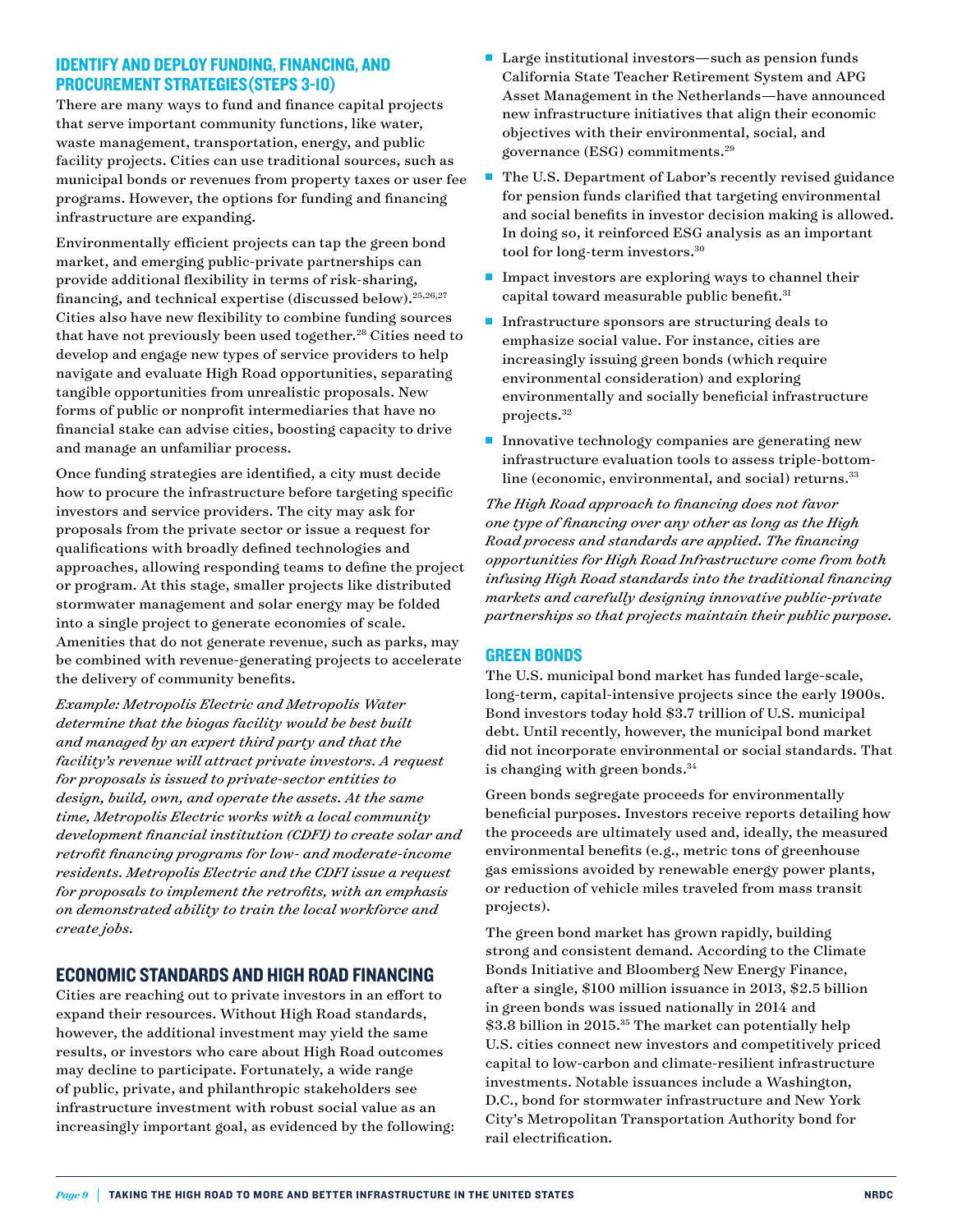The current green bond market does not fully incorporate all High Road standards—particularly labor standards and community benefits. However, the direction of the green bond market can be influenced by collaboration among investors, government, and other stakeholders such as nongovernmental organizations. Many green bond investors are also interested in social impacts, as reflected by a parallel effort of investors and philanthropists to launch the social impact bond (SIB) market, in which return on investment depends on social outcomes.36

As the green bond market expands and the SIB market matures, the two may further overlap to align High Road cities and socially responsible investors.

#### PUBLIC-PRIVATE PARTNERSHIPS

There is a common misperception that some innovative approaches to financing infrastructure, such as publicprivate partnerships (P3s), provide additional revenue streams to pay for the infrastructure. In fact, they provide financing—the structure for borrowing the money to pay for projects. In short, P3s do not create more revenue but can perform critical functions. Traditionally new or "greenfield" P3 projects allow public agencies to transfer responsibility for building, operating, and maintaining infrastructure to private investors in exchange for an ownership-like stake, including the right to receive profits and a return on investment over time. An important, though imperfect, tool for evaluating the appropriateness of a P3 is Value for Money Analysis (see Box I below). Some observers have criticized traditional P3s as not being in the public interest insofar as the public often pays more while losing some public oversight. Advocates for quality jobs are also critical of P3s that effectively strip away labor protections to save money.37 However, P3s are not inherently structured this way.

Some emerging P3 models embed High Road standards and focus on appropriate risk-sharing between the public and private sectors. Prince George's County, Maryland, for example, is using an innovative P3 to design, build, operate, and maintain distributed green stormwater infrastructure, (see Box II on page  $11$ ).<sup>38</sup>

#### GOVERNMENT SUPPORT FOR INNOVATIVE P3S IS GROWING

The federal government is supporting and sharing information about these P3 models, as exemplified by pilots supported by the U.S. Environmental Protection Agency (EPA) and EPA Region 3's recent publication, "Community-Based Public-Private Partnerships (CBP3) and Alternative Market-Based Tools for Integrated Green Stormwater Infrastructure."39 The U.S. Treasury Department also recently published a paper on the topic titled "Expanding the Market for Infrastructure Public-Private Partnerships: Alternative Risk and Profit Sharing Approaches to Align Sponsor and Investor Interests."40 These papers outline new approaches to P3s that incorporate High Road approaches, paving the way to more and better infrastructure.

#### HIGH ROAD INTERMEDIARIES: INCREASED CAPACITY

High Road projects require collaboration because no single entity is likely to deliver all expected outcomes. Project partners must agree on project definition and expectations and establish a clear path of action from inception to delivery. Roles must be defined, and all parties must commit to High Road standards.

*Our work in the field reveals that crucial intermediary functions are not being performed in cities, and without them High Road infrastructure is difficult to achieve. These functions fall in the broad category of "intermediation." This means connecting (1) departments of government to prepare projects, (2) cities and investors to transform infrastructure markets, and (3) cities and peer cities to create learning networks and economies of scale for distributed projects.* 

For more than a decade, intermediaries have been used to prepare projects in other countries, including Canada's Partnerships British Columbia (PBC), which has supported project development since 2002.<sup>41</sup> The European PPP Expertise Centre has done the same in a

#### BOX I: VALUE FOR MONEY ANALYSIS

The first step in understanding how to pay for infrastructure in a P3 is determining whether there are sufficient long-term revenue streams to pay back private investors. P3s are not always the right approach and should undergo rigorous analysis before implementation. Value for money (VFM) analysis is the key tool public agencies use to evaluate whether a P3 is a good deal. When applied correctly, VFM analysis compares the relative expected value over the life of an infrastructure investment under public and private project delivery scenarios. VFM assessments can protect cities from failing to make apples-to-apples comparisons among infrastructure procurement options. For example, such assessments can reduce the tendency to fixate on minimizing up-front costs while failing to consider risk transfers to the private sector (such as the cost of construction delays and change orders as well as cost increases during the operating and maintenance phase). VFM assessments can also avoid a failure to value private-sector delivery advantages, such as better access to technological advances. Poorly executed VFM analysis, however, may understate or overstate risks or make rosy assumptions to justify a particular financing model.

Also, VFM analyses do not incorporate standards on governance, environmental protection, resilience, or social value (e.g., jobs). As a consequence, when used in isolation, the VFM tool cannot produce holistic High Road outcomes and should not be the only tool used to evaluate the appropriateness of P3s. Embedding High Road standards in tools that supplement VFM analysis—such as resilience valuation methods being developed by the federal government and the Rockefeller Foundation as part of the National Disaster Resilience Competition paints a more complete picture, and such tools should be deployed alongside (or incorporated into) VFM to ensure High Road outcomes.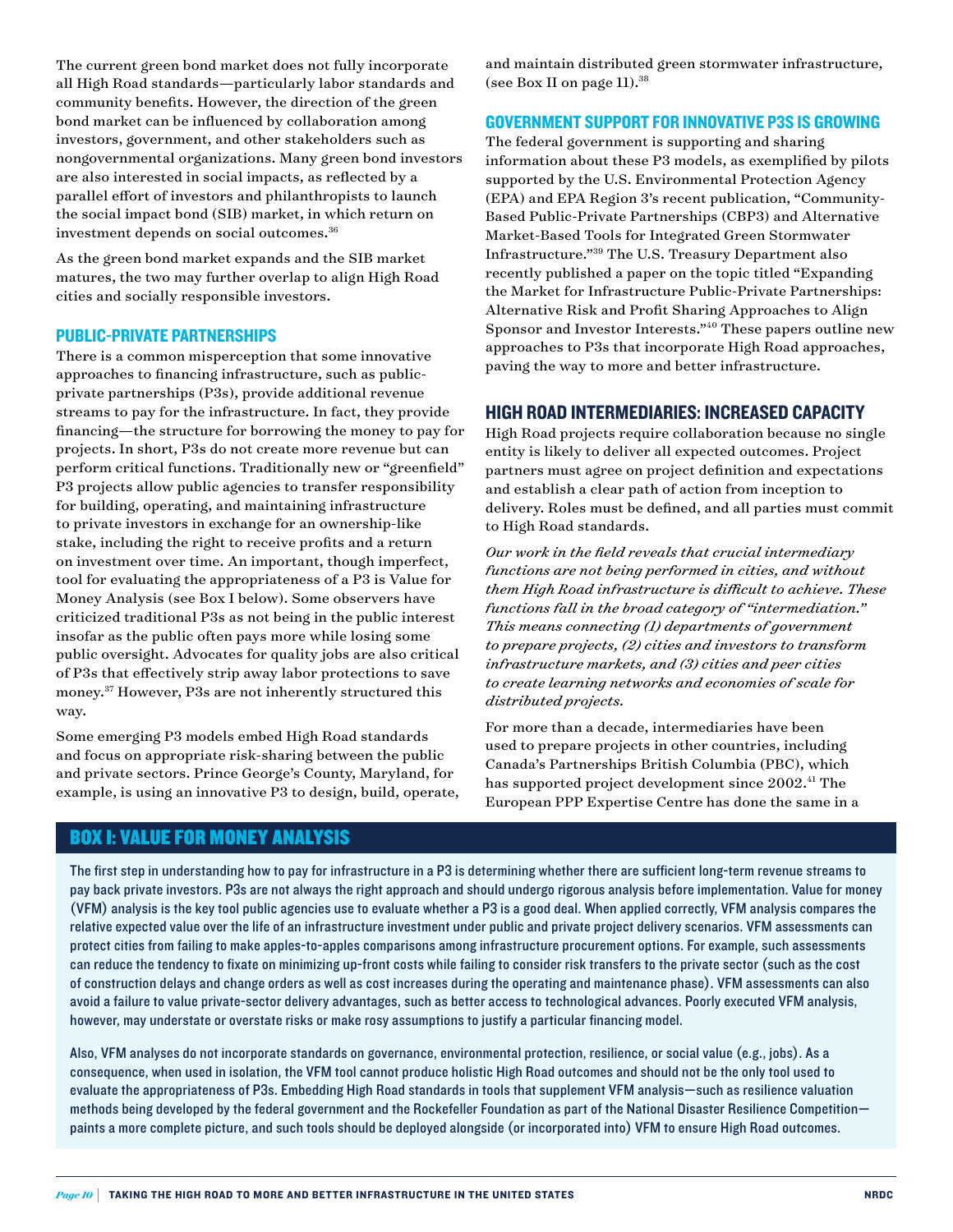#### BOX II: ELEMENTS OF PRINCE GEORGE'S COUNTY'S HIGH ROAD P3

- <sup>n</sup> Instead of issuing a request for proposals (RFP), the County began with a request for qualifications (RFQ), allowing it to determine who could deliver on both the technical and socioeconomic plans.
- The RFQ contained a detailed section in which the developer was asked to describe the approach to P3s and to provide examples of the successes and challenges of previous P3 engagements.
- <sup>n</sup> Two contracts were drawn up to cover the planning, building, operation, and maintenance of 2,000 "greened" acres, with an option for an additional 2,000 acres if the first tranche is successful. This ensures that the County is not locked into a failed long-term project.
- The County centralized all permitting for various project sites in its Office of the Environment, thus minimizing the risk of intergovernmental conflicts.
- n The County created green infrastructure job training programs in collaboration with high schools and the University of Maryland, and it is collecting detailed information on the project's social impact. It also created opportunities for small businesses to provide services to the developer.
- <sup>n</sup> A full 50 percent of the developer's fee structure is contingent on the developer achieving the social goals stipulated under its socioeconomic plan.
- <sup>n</sup> The County mostly controls site prioritization and can direct the developer to complete projects in low-income neighborhoods first.
- **n** The County and the developer have established a partnership structure that ensures a constant and consistent flow of information and sound decision making.

number of countries since 2008.<sup>42</sup> In the United States, however, intermediaries are a recent development. In 2012, California, Oregon, Washington State, and British Columbia launched the West Coast Infrastructure Exchange (WCX) to serve as a "translation point" between the public and the private sectors and to provide unbiased information about what amounts to High Road Road infrastructure.<sup>43</sup> The WCX is now spawning other statewide or regional intermediaries from the Rocky Mountains to New England. And municipal and regional entities are working to establish intermediary capabilities in cities like Chicago.44

Because their High Road track record is limited, it's useful to identify the attributes of sound intermediaries and their uses. Depending on local agency needs, intermediaries can provide valuable assistance in the predevelopment process, including:

- Building appropriate financial models,
- $\blacksquare$  Identifying and screening funding sources and strategies as well as procurement mechanisms,
- Identifying project bundling opportunities,
- $\blacksquare$  Conducting technical studies to confirm the validity of the selected finance and delivery path, or helping local agencies identify other neutral parties to conduct these studies if the local agency does not have the internal resources to conduct them,
- $\blacksquare$  Facilitating dialogue between project sponsors and financiers, and
- $\blacksquare$  Supporting competitions and negotiating deals with project developers and financiers.

Attributes of a sound intermediary that helps to accelerate High Road infrastructure include:

- Support for integration of High Road standards into the predevelopment process,
- Familiarity with the range of traditional and emerging financing mechanisms,
- $\blacksquare$  Credibility in conducting objective technical studies (e.g., VFM analysis and municipal bond feasibility studies) that will be recognized as useful by both project sponsors and potential project funders,
- Good working relationships with both sponsoring agencies and funding sources,
- $\blacksquare$  Ability to provide cost-effective support (i.e., at reasonable hourly rates or flat rates for services to local agencies), and
- $\blacksquare$  Ability to identify and secure funding support for the planning processes from government, foundations, and other sources.

Intermediaries also serve to accelerate the growth and maturation of infrastructure markets. While there is a relatively long-standing market for social infrastructure (e.g., affordable housing) as well as environmental infrastructure (e.g., wind and solar generation projects), no functioning market combines social, environmental, and climate resilience attributes in its investments. Green banks represent one example of a market transformation intermediary focused on developing the clean energy sector, and the model is demonstrating success (see Box III on page 12).45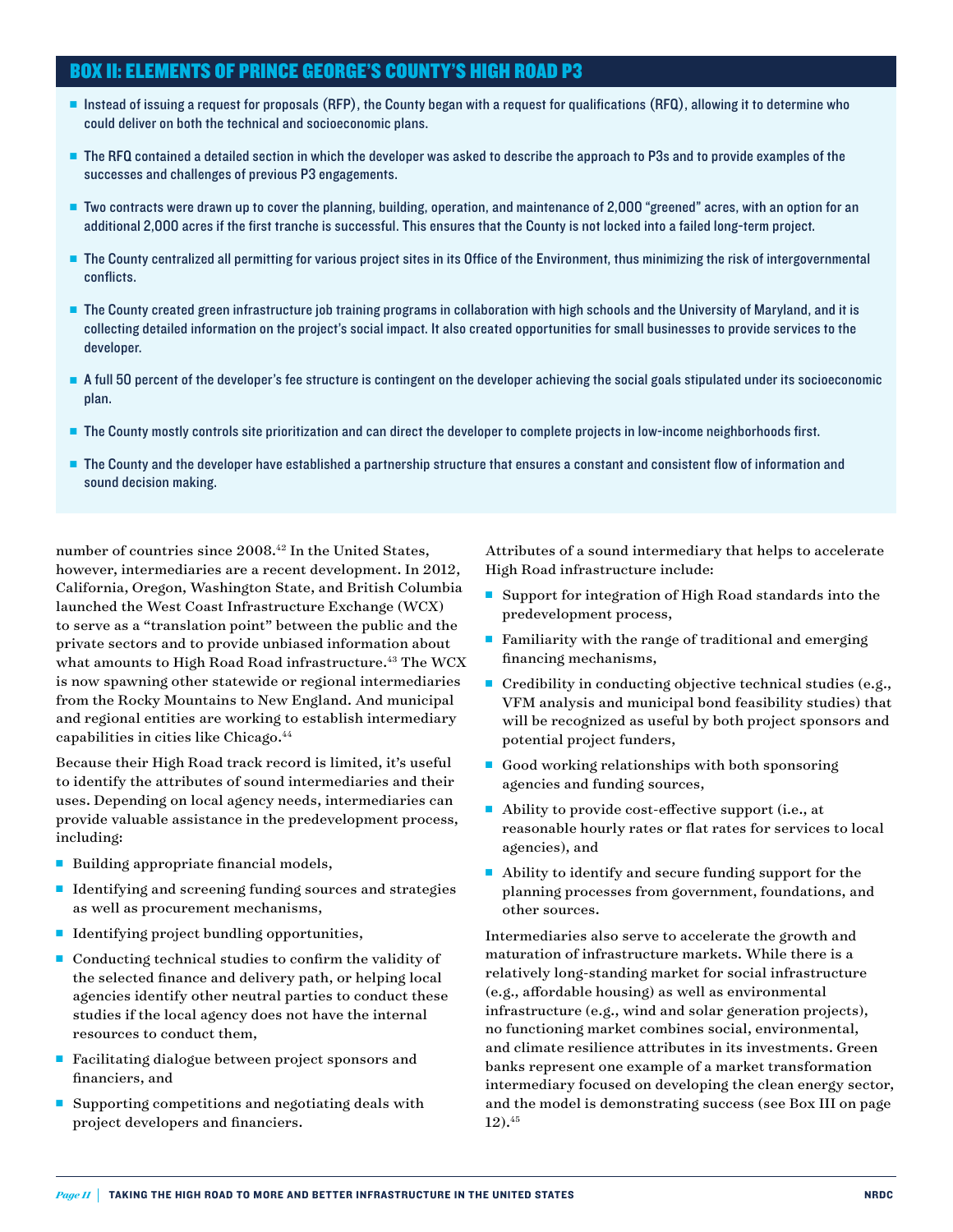#### BOX III: GREEN BANKS BRING PRIVATE CAPITAL INTO INFRASTRUCTURE

Green banks are market transformation intermediaries focused on developing the clean energy sector (a High Road market) by building bridges between different sources of public and private capital and by promoting robust standards, metrics, and monitoring of investments.

In total, there are now five state green banks in the United States: in Connecticut, New York, Hawaii, California, and Rhode Island. Some of California's clean energy financing programs, such as the Clean and Alternative Energy and Transportation Finance Authority and the California Infrastructure Bank, fulfill some green bank functions. New Jersey has formed the New Jersey Energy Resilience Bank, which supports clean energy investments that meet a resilience screen. The oldest institution, the Connecticut Green Bank, has nearly quadrupled annual clean energy investment in the state in only three years. Extrapolating from Connecticut's market size, growth rate, and public-private leverage ratio, a green bank in every state in America would yield \$200 billion in national annual investment within five years, with 90 percent of the funds coming from private sources and all taxpayer contributions returned over 10 to 20 years.

#### THE IMPORTANCE OF FEDERAL ENGAGEMENT

The federal government is an important partner in designing and delivering High Road projects. Congress and both major political parties have shown a growing interest in more innovative financing, more comprehensive cost-benefit analysis, and performance measures.<sup>46</sup> Federal programs also participate through the imposition of formal and informal standards that can translate into investor interest, allow project bundling, and improve public transparency.

In sectors like transportation, where the federal government is a critical investor, conditioning receipt of funds on embedding High Road standards transforms how cities design projects. For example, the U.S. Department of Transportation's Investment Generating Economic Recovery (TIGER) competitive grant program awards grants to pay part of the capital costs of projects that have demonstrated medium- and long-range High Road-type impacts either nationally or on a metropolitan area or region. Since 2009, TIGER has provided nearly \$4.6 billion to 381 projects in all 50 states, the District of Columbia, and Puerto Rico. Overall, DOT has received more than 6,700 applications requesting more than \$134 billion for transportation projects across the country, indicating largescale impact.<sup>47</sup>

How projects are identified and implemented can ensure that federal funding is aligned with High Road infrastructure projects and that the federal platform disseminates best practices. Our research highlighted a series of actions the federal government can take to promote High Road outcomes, detailed below.

#### COORDINATE CENTERS OF EXCELLENCE

The Centers of Excellence coordinate among the U.S. Department of Transportation, EPA, Department of Agriculture, and Department of the Interior. They offer a platform to support interagency integration, specifically on infrastructure projects, while identifying barriers to crosssector coordination of federal resources. This effort could support, for instance, High Road infrastructure projects

that have both transportation and stormwater management elements and connect to community and economic development and place-making (a term used by planners to describe the full use of community assets to improve public spaces for well-being). These sorts of High Road outcomes may require rethinking the support systems for investing in infrastructure, including a predevelopment process yielding projects that can be financed by emerging private green capital markets.

#### CONVENE REGIONAL ACTORS AROUND HIGH ROAD OUTCOMES

Many federal agencies have recently introduced new tools, regulations, and rules that theoretically alter how communities approach integrated predevelopment. Capacity-building and outreach to highlight areas of integration across related issues could provide a powerful opportunity for cross-agency collaboration. Federal planning processes also allow for regional multistakeholder engagement to explore the potential of High Road project identification and development.

#### ADVANCE HIGH ROAD STANDARDS BY IDENTIFYING AND SUPPORTING BEST PLANNING, DESIGN, PROCUREMENT, CONSTRUCTION, AND INVESTMENT PRACTICES

Currently, standards are scattered across agencies, and communities are unclear about how to be innovative in the predevelopment process. Too often, standards from different federal programs work against one another or are narrowly defined. The federal government can link standards to programs that fund across sectors, or that support place-based initiatives where infrastructure investment plays a role. It is especially important to share best practices on innovative approaches to RFPs, requests for information (RFIs), and RFQs. This builds on approaches like those implemented by the Rebuild by Design process, which came out of a design competition in the aftermath of Hurricane Sandy, and the Natural Disaster Recovery Competition.48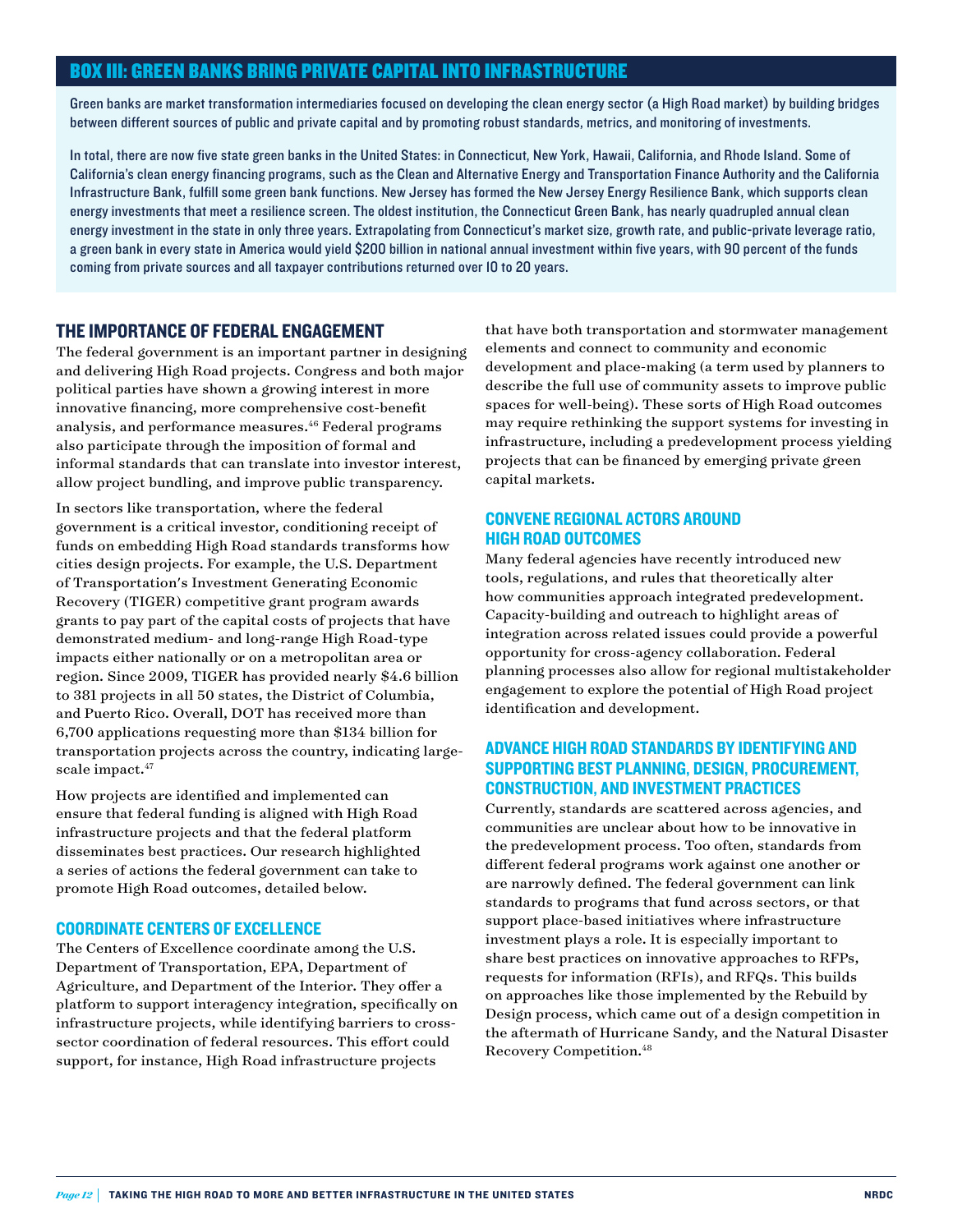#### CONCLUSION

Decades of budget-cutting and neglect as well as growing fissures in the fabric of the built environment have made infrastructure an urgent concern—with the country's safety and status in the global economy at risk. Solving this problem can create new best practices that reap multiple benefits across geographies and income levels, including jobs, economic opportunity, financial innovation, and improved community health and well-being. If we embed

multifaceted standards in project DNA, use intermediaries to break down silos, marshal federal tools to support High Road outcomes, and open profitable channels for investment in infrastructure with high social value, the conversation about infrastructure can change as dramatically as the conditions that infrastructure creates on the ground, leading to more and better infrastructure that meets our economic, environmental, and social needs.

#### ENDNOTES

1 John C. Parker, "Striving for Standards in Sustainability," Impact Infrastructure, March 28, 2016, [www.impactinfrastructure.com/blog/ISSST2016/](http://www.impactinfrastructure.com/blog/ISSST2016/) (accessed May 2, 2016); Judith Rodin, "Rethinking Infrastructure: A Philanthropist's View," McKinsey & Company, February 2013, [www.mckinsey.](http://www.mckinsey.com/industries/infrastructure/our-insights/judith-rodin) [com/industries/infrastructure/our-insights/judith-rodin](http://www.mckinsey.com/industries/infrastructure/our-insights/judith-rodin) (accessed May 2, 2016); California State Teachers' Retirement System, Investment Branch, *"*Infrastructure Investment Policy," February 2015, [www.calstrs.com/sites/main/files/file-attachments/m\\_-\\_infrastructure\\_investment\\_policy.pdf](http://www.calstrs.com/sites/main/files/file-attachments/m_-_infrastructure_investment_policy.pdf) (accessed May 2, 2016).

2 Rhys Roth, *Infrastructure Crisis, Sustainable Solutions: Rethinking Our Infrastructure Investment Strategies*, The Evergreen State College, Center for Sustainable Infrastructure, November 2014, [evergreen.edu/sustainableinfrastructure/docs/CSI-Infrastructure-Crisis-Report.pdf](http://evergreen.edu/sustainableinfrastructure/docs/CSI-Infrastructure-Crisis-Report.pdf) (accessed May 2, 2016); Re:focus Partners et al., *A Roadmap for Resilience: Investing in Resilience, Reinvesting in Communities*, RE.invest Initiative, 2015, [www.reinvestinitiative.org/](http://www.reinvestinitiative.org/reports/RE.invest_Roadmap-For-Resilience.pdf) [reports/RE.invest\\_Roadmap-For-Resilience.pdf](http://www.reinvestinitiative.org/reports/RE.invest_Roadmap-For-Resilience.pdf) (accessed May 2, 2016).

3 American Society of Civil Engineers, "2013 Report Card for America's Infrastructure," 2013, [www.infrastructurereportcard.org/a/#p/home](http://www.infrastructurereportcard.org/a/#p/home) (accessed June 9, 2016).

4 Nathan Musick and Amy Petz, "Public Spending on Transportation and Water Infrastructure, 1956 to 2014," Congress of the United States, Congressional Budget Office, March 2015, [www.cbo.gov/publication/49910](http://www.cbo.gov/publication/49910) (accessed May 2, 2016).

5 American Public Transportation Association, "Americans' Support for Public Transportation," 2013, [www.apta.com/resources/reportsandpublications/](http://www.apta.com/resources/reportsandpublications/Documents/APTA-Survey-Americas-Support-Public-Transportation.pdf) [Documents/APTA-Survey-Americas-Support-Public-Transportation.pdf](http://www.apta.com/resources/reportsandpublications/Documents/APTA-Survey-Americas-Support-Public-Transportation.pdf) (accessed May 2, 2016).

6 Raffaele Della Croce, *Pension Funds Investment in Infrastructure: A Survey*, OECD, International Futures Programme, September 2011, [www.oecd.org/](http://www.oecd.org/futures/infrastructureto2030/48634596.pdf) [futures/infrastructureto2030/48634596.pdf](http://www.oecd.org/futures/infrastructureto2030/48634596.pdf) (accessed May 2, 2016).

7 Mark Wiseman, "Rethinking Infrastructure: An Investor's View," McKinsey & Company, March 2013, [www.mckinsey.com/industries/infrastructure/our](http://www.mckinsey.com/industries/infrastructure/our-insights/mark-wiseman)[insights/mark-wiseman](http://www.mckinsey.com/industries/infrastructure/our-insights/mark-wiseman) (accessed May 2, 2016).

8 Galen Barbose, "U.S. Renewable Portfolio Standards: Overview of Status and Key Trends," Lawrence Berkeley National Laboratory, November 5, 2015, emp.lbl.gov/sites/all/files/2015%20National%20RPS%20Summit%20Barbose.pdf (accessed May 2, 2016).

9 Luke Mills, "Global Trends in Clean Energy Investment: Rebound in Clean Energy Investment in 2014 Beats Expectation," Bloomberg New Energy Finance, January 9, 2015, [about.bnef.com/presentations/clean-energy-investment-q4-2014-fact-pack/content/uploads/sites/4/2015/01/Q4-investment-fact-pack.pdf](http://about.bnef.com/presentations/clean-energy-investment-q4-2014-fact-pack/content/uploads/sites/4/2015/01/Q4-investment-fact-pack.pdf). (Accessed June 13, 2016).

10 Lazard, "Lazard's Levelized Cost of Energy Analysis—Version 9.0," November 17, 2015, [www.lazard.com/media/2390/lazards-levelized-cost-of-energy](http://www.lazard.com/media/2390/lazards-levelized-cost-of-energy-analysis-90.pdf)[analysis-90.pdf](http://www.lazard.com/media/2390/lazards-levelized-cost-of-energy-analysis-90.pdf) (accessed May 2, 2016).

11 Nathanael Greene, "State Renewable Energy Standards Cut Carbon, Save Consumers Billions, New Report Shows," Natural Resources Defense Council, January 7, 2016, [switchboard.nrdc.org/blogs/ngreene/across\\_the\\_country\\_29\\_states.html](http://switchboard.nrdc.org/blogs/ngreene/across_the_country_29_states.html) (accessed May 2, 2016); Ryan Wiser et al., *A Retrospective Analysis of the Benefits and Impacts of U.S. Renewable Portfolio Standards,* Lawrence Berkeley National Laboratory and National Renewable Energy Laboratory, January 2016, [1.usa.gov/1SL8qUP](http://1.usa.gov/1SL8qUP) (accessed May 2, 2016).

12 The Climate Bonds Initiative, 2016, www.climatebonds.net/standards/taxonomy (accessed May 2, 2016).

13 Sustainability Accounting Standards Board, 2016, www.sasb.org/sectors/infrastructure (accessed May 2, 2016).

14 100 Resilient Cities, "What Is Urban Resilience?" [www.100resilientcities.org/resilience#/-\\_Yz5jJmg%2FMSd1PWI%3D/](http://www.100resilientcities.org/resilience#/-_Yz5jJmg%252FMSd1PWI%253D/) (accessed May 2, 2016).

15 U.S. Department of Housing and Urban Development, "HUD Awards \$1 Billion Through National Disaster Resilience Competition," press release, January 21, 2016, [portal.hud.gov/hudportal/HUD?src=/press/press\\_releases\\_media\\_advisories/2016/HUDNo\\_16-006](http://portal.hud.gov/hudportal/HUD?src=/press/press_releases_media_advisories/2016/HUDNo_16-006) (accessed May 2, 2016).

16 Shalini Vajjhala and James Rhodes, "Leveraging Catastrophe Bonds: As a Mechanism for Resilient Infrastructure Project Finance," Re:focus Partners, RE:bound Program, [www.refocuspartners.com/reports/RE.bound-Program-Report-December-2015.pdf](http://www.refocuspartners.com/reports/RE.bound-Program-Report-December-2015.pdf) (accessed May 2, 2016).

17 New Jersey Economic Development Authority, "Energy Resilience Bank," April 27, 2016, [www.njeda.com/erb/erb-\(1\)](http://www.njeda.com/erb/erb-(1)) (accessed May 2, 2016).

18 Josh Bivens, *The Short- and Long-Term Impact of Infrastructure Investments on Employment and Economic Activity in the U.S. Economy, Economic Policy* Institute, July 1, 2014, [www.epi.org/publication/impact-of-infrastructure-investments/](http://www.epi.org/publication/impact-of-infrastructure-investments/) (accessed May 2, 2016).

19 Noelle S. Baldini, "Measuring the Quality, Not Quantity, of Job Creation," *Cascade,* no. 90 (Winter 2016), [www.philadelphiafed.org/community](http://www.philadelphiafed.org/community-development/publications/cascade/90/04_measuring-the-quality)[development/publications/cascade/90/04\\_measuring-the-quality](http://www.philadelphiafed.org/community-development/publications/cascade/90/04_measuring-the-quality) (accessed June 13, 2016).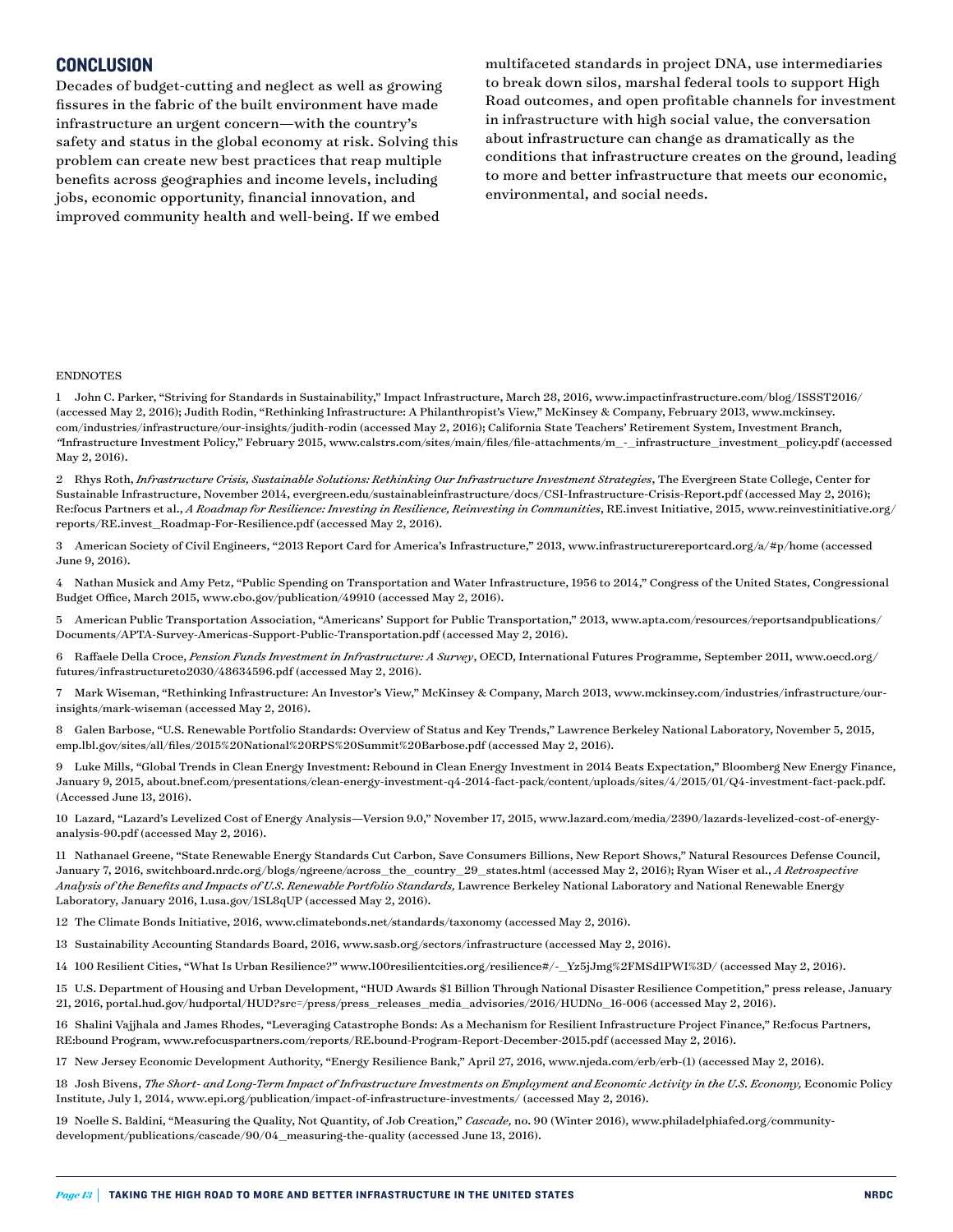20 In the Public Interest and Partnership for Working Families, "Building America While Building Our Middle Class: Best Practices for P3 Infrastructure Projects," March 2016, [www.inthepublicinterest.org/wp-content/uploads/ITPI\\_PWF\\_P3BestPractices\\_March2016.pdf](http://www.inthepublicinterest.org/wp-content/uploads/ITPI_PWF_P3BestPractices_March2016.pdf) (accessed May 2, 2016).

#### 21 Ibid.

22 Frank Vanclay et al., *Social Impact Assessment: Guidance for Assessment Managing the Social Impacts of Projects*, International Association for Impacts Assessment, April 2015, [www.iaia.org/uploads/pdf/SIA\\_Guidance\\_Document\\_IAIA.pdf](http://www.iaia.org/uploads/pdf/SIA_Guidance_Document_IAIA.pdf) (accessed June 13, 2016); Low Income Investment Fund, "Social Impact Calculator," 2014, [www.liifund.org/calculator/](http://www.liifund.org/calculator/) (accessed June 13, 2016).

23 Institute on Governance, "Defining Governance," 2016, [iog.ca/defining-governance/](http://iog.ca/defining-governance/) (accessed May 2, 2016).

24 Global Infrastructure Basel and Natixis, "SuRe®: The Standard for Sustainable and Resilient Infrastructure v 0.2," December 9, 2015, www.gib-foundation. org/content/uploads/2015/12/SuRe®-v-0.2\_091215.pdf.

25 U.S. Environmental Protection Agency (hereinafter EPA), Region 3, Water Protection Division, *Community Based Public-Private Partnerships (CBP3) and Alternative Market-Based Tools for Integrated Green Stormwater Infrastructure*, April 2015, [www.epa.gov/sites/production/files/2015-12/documents/gi\\_cb\\_](http://www.epa.gov/sites/production/files/2015-12/documents/gi_cb_p3_guide_epa_r3_final_042115_508.pdf) [p3\\_guide\\_epa\\_r3\\_final\\_042115\\_508.pdf](http://www.epa.gov/sites/production/files/2015-12/documents/gi_cb_p3_guide_epa_r3_final_042115_508.pdf) (accessed June 13, 2016).

26 U.S. Department of the Treasury, Office of Economic Policy, "Expanding the Market for Infrastructure Public-Private Partnerships: Alternative Risk and Profit Sharing Approaches to Align Sponsor and Investor Interests," April 2015, [www.treasury.gov/connect/blog/Documents/Treasury%20Infrastructure%20](http://www.treasury.gov/connect/blog/Documents/Treasury%2520Infrastructure%2520White%2520Paper%2520042215.pdf) [White%20Paper%20042215.pdf](http://www.treasury.gov/connect/blog/Documents/Treasury%2520Infrastructure%2520White%2520Paper%2520042215.pdf) (accessed May 2, 2016).

27 Danielle Lewinski et al., *Open Space in Detroit: Key Ownership and Funding Considerations to Inform a Comprehensive Open Space Planning Process*, Center for Community Progress, October 2015, detroitfuturecity.com/2015/11/ccposreport/ (accessed May 2, 2016).

28 U.S. Environmental Protection Agency, Office of Sustainable Communities, *Infrastructure Financing Options for Transit-Oriented Development,* January 2013, [www.epa.gov/sites/production/files/2014-02/documents/infrastructure\\_financing\\_options\\_for\\_transit-oriented\\_development.pdf](http://www.epa.gov/sites/production/files/2014-02/documents/infrastructure_financing_options_for_transit-oriented_development.pdf) (accessed May 2, 2016).

29 Thao Hua, "ESG Gains Wider Acceptance: Responsible Investing, Performance Link Luring Institutional Investors," *Pensions & Investments*, January 24, 2011, [www.pionline.com/article/20110124/PRINT/301249980/esg-gains-wider-acceptance](http://www.pionline.com/article/20110124/PRINT/301249980/esg-gains-wider-acceptance) (accessed May 2, 2016).

30 U.S. Department of Labor, "New Guidance on Economically Targeted Investments in Retirement Plans from U.S. Labor Department," press release, October 22, 2015, [www.dol.gov/opa/media/press/ebsa/ebsa20152045.htm](http://www.dol.gov/opa/media/press/ebsa/ebsa20152045.htm) (accessed May 2, 2016).

31 Global Impact Investing Network, "What You Need to Know About Impact Investing," thegiin.org/impact-investing/ (accessed May 2, 2016).

32 Debbie Carlson, "What Investors Should Know About Green Bonds," *U.S. News & World Report*, November 12, 2015, money.usnews.com/money/personalfinance/mutual-funds/articles/2015/11/12/what-investors-should-know-about-green-bonds (accessed May 2, 2016).

33 Autocase, "About AutoCASE," autocase.com (accessed May 2, 2016).

34 Martin Z. Braun, "New York's Subways Court Millennials with First Green Bonds," Bloomberg, February 10, 2016, [www.bloomberg.com/news/](http://www.bloomberg.com/news/articles/2016-02-10/new-york-s-subways-add-new-brand-to-its-bonds-environmentalist) [articles/2016-02-10/new-york-s-subways-add-new-brand-to-its-bonds-environmentalist](http://www.bloomberg.com/news/articles/2016-02-10/new-york-s-subways-add-new-brand-to-its-bonds-environmentalist) (accessed May 2, 2016).

35 Luke Mills and Joseph Byrne, "Global Trends in Clean Energy Investment," Bloomberg New Energy Finance, April 2016, www.[about.bnef.com/content/](http://about.bnef.com/content/uploads/sites/4/2016/04/BNEF-Clean-energy-investment-Q1-2016-factpack.pdf) [uploads/sites/4/2016/04/BNEF-Clean-energy-investment-Q1-2016-factpack.pdf](http://about.bnef.com/content/uploads/sites/4/2016/04/BNEF-Clean-energy-investment-Q1-2016-factpack.pdf) (accessed June 13, 2016).

36 "Social Impact Bond Lab," Harvard University, Government Performance Lab, govlab.hks.harvard.edu/social-impact-bond-lab (accessed May 2, 2016).

37 In the Public Interest and Partnership for Working Families, "Building America While Building Our Middle Class."

38 Daniel C. Vock, "A New P3 Model for Building Green Infrastructure," *Governing*, May 27, 2015, [www.governing.com/topics/transportation-infrastructure/](http://www.governing.com/topics/transportation-infrastructure/gov-tapping-private-sector-build-green-infrastructure.html) [gov-tapping-private-sector-build-green-infrastructure.html](http://www.governing.com/topics/transportation-infrastructure/gov-tapping-private-sector-build-green-infrastructure.html) (accessed May 2, 2016).

39 EPA, Region 3, Water Protection Division, *Community Based Public-Private Partnerships (CBP3)*.

40 U.S. Department of the Treasury, Office of Economic Policy, "Expanding the Market for Infrastructure Public-Private Partnerships."

41 Partners British Columbia, "Welcome to Partners BC," 2014, [www.partnershipsbc.ca](http://www.partnershipsbc.ca) (accessed May 2, 2016).

42 European Investment Bank, "European PPP Expertise Center," 2016, [www.eib.org/epec/](http://www.eib.org/epec/) (accessed May 2, 2016).

43 West Coast Infrastructure Exchange, westcoastx.com/home (accessed May 2, 2016).

44 Chicago Infrastructure Trust, "How It Works," chicagoinfrastructure.org/about/how-it-works/ (accessed May 2, 2016).

45 Green Bank Network, "About the GBN," 2016, greenbanknetwork.org/about-us/ (accessed May 2, 2016).

46 Karen Dynan, "Building America Investment Initiative: Expanding Opportunities to Invest in America's Infrastructure," U.S. Department of the Treasury, Treasury Notes blog, January 16, 2015, [www.treasury.gov/connect/blog/Pages/Build-America-Investment-Initiative---Expanding-Opportunities-to-Invest-in-](http://www.treasury.gov/connect/blog/Pages/Build-America-Investment-Initiative---Expanding-Opportunities-to-Invest-in-America%25e2%2580%2599s-Infrastructure.aspx)[America%e2%80%99s-Infrastructure.aspx](http://www.treasury.gov/connect/blog/Pages/Build-America-Investment-Initiative---Expanding-Opportunities-to-Invest-in-America%25e2%2580%2599s-Infrastructure.aspx) (accessed May 2, 2016).

47 U.S. Department of Transportation, "TIGER Discretionary Grants," www.transportation.gov/tiger (accessed July 12, 2016).

48 U.S. Department of Housing and Urban Development, "National Disaster Resilience Competition," portal.hud.gov/hudportal/documents/ huddoc?id=FactSheet\_071514.pdf (accessed May 2, 2016).